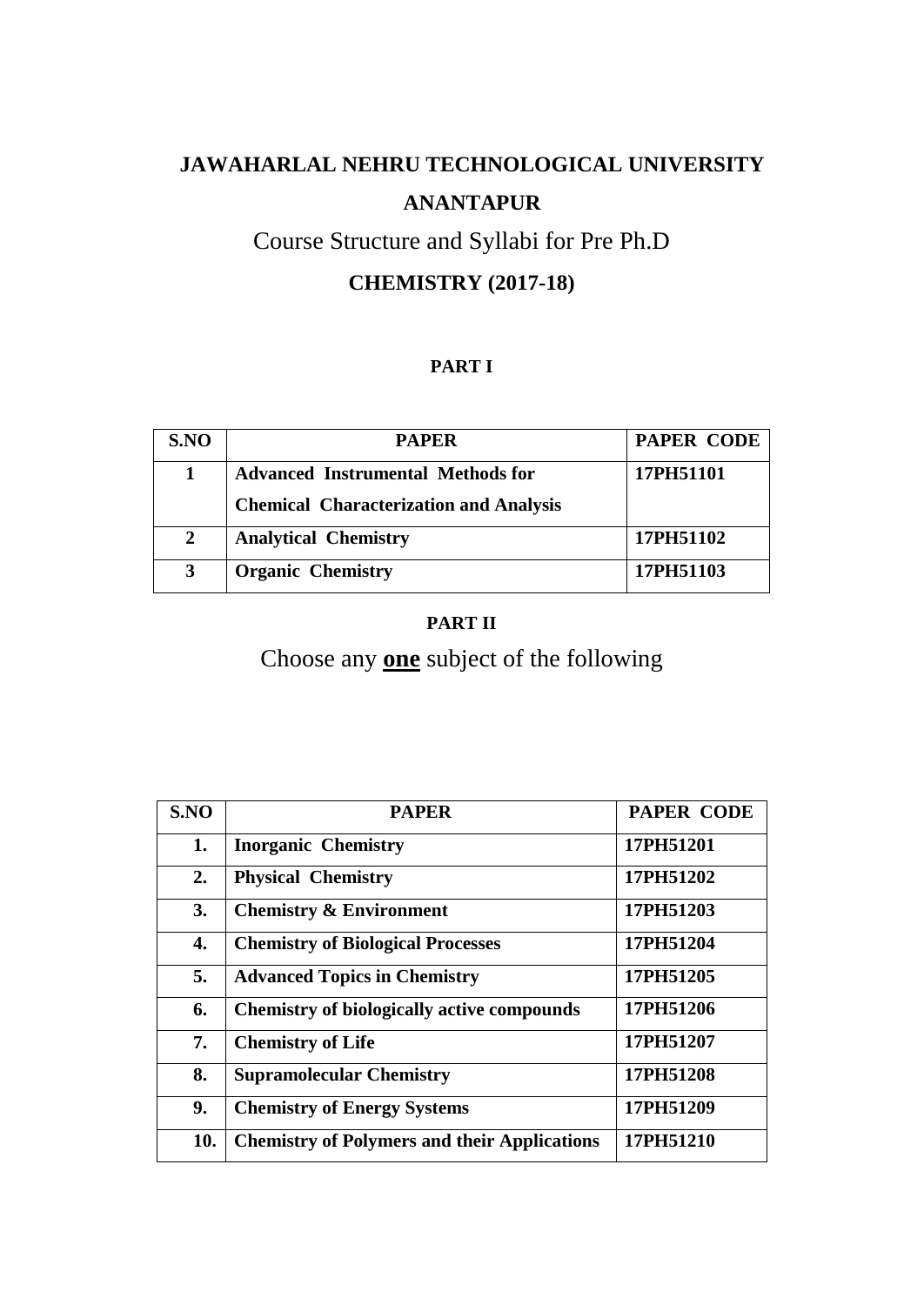# **(17PH51101) ADVANCED INSTRUMENTAL METHODS FOR CHEMICAL CHARACTERIZATION AND ANALYSIS**

#### **Unit-1: UV-Visible and IR Spectroscopy:**

Introduction; Absorption Laws; Theory of Electronic Spectroscopy; Types of Electronic Transitions; Chromophore concept; Auxochrome; Solvent effect; Instrumentation; Woodward – Fischer rules for calculating absorption maxima in dienes and  $\alpha$ ,  $\beta$ -unsaturated carbonyl compounds; Steric hindrances and co-planarity; Estimation of ligand-metal ratio in complexes; Applications.

Introduction of IR; basic principles of IR; Selection rules, Normal modes of vibrations, finger print region, group frequency region, Instrumentation, Qualitative, Quantitative analysis and Applications.

#### **Unit-2**: **Atomic Absorption and Emission Spectroscopy**

**Absorption Spectroscopy** Introduction and importance; principles and instrumentation; Interferences - Chemical & Spectral Evaluation methods; Applications for qualitative and quantitative analysis.

**Emission Spectroscopy**: Flame photometry; emission spectroscopy and ICP-OES-Principles and instrumentation; Evaluation methods and applications, Fluorescence and Phosphorescence methods.

#### **UNIT-3. Chromatographic Techniques:**

Gas Chromatography; HPLC, LC-MS & GC-MS: Introduction, basic principle and instrumentation, Comparison of GC and HPLC; Qualitative analysis, Quantitative analysis and Applications

### **Unit-4: Nuclear Magnetic Resonance and Mass Spectroscopy**

Nuclear magnetic resonance Spectroscopy: Principles of NMR**,** High resolution NMR – chemical shift, factors affecting the chemical shift, Spin-Spin coupling, Spin-Spin and Spinlattice relaxation, decoupling, Chemical exchange, structure determination, hydrogen bonding; geometrical isomerism and applications of proton NMR,  $^{13}$ C-NMR spectroscopy principles and advantages.

Mass Spectroscopy: Introduction; basic principles, Instrumentation: ionizing sources, types of ions and applications.

### **Unit-5: Polarography & Cyclic voltammetry:**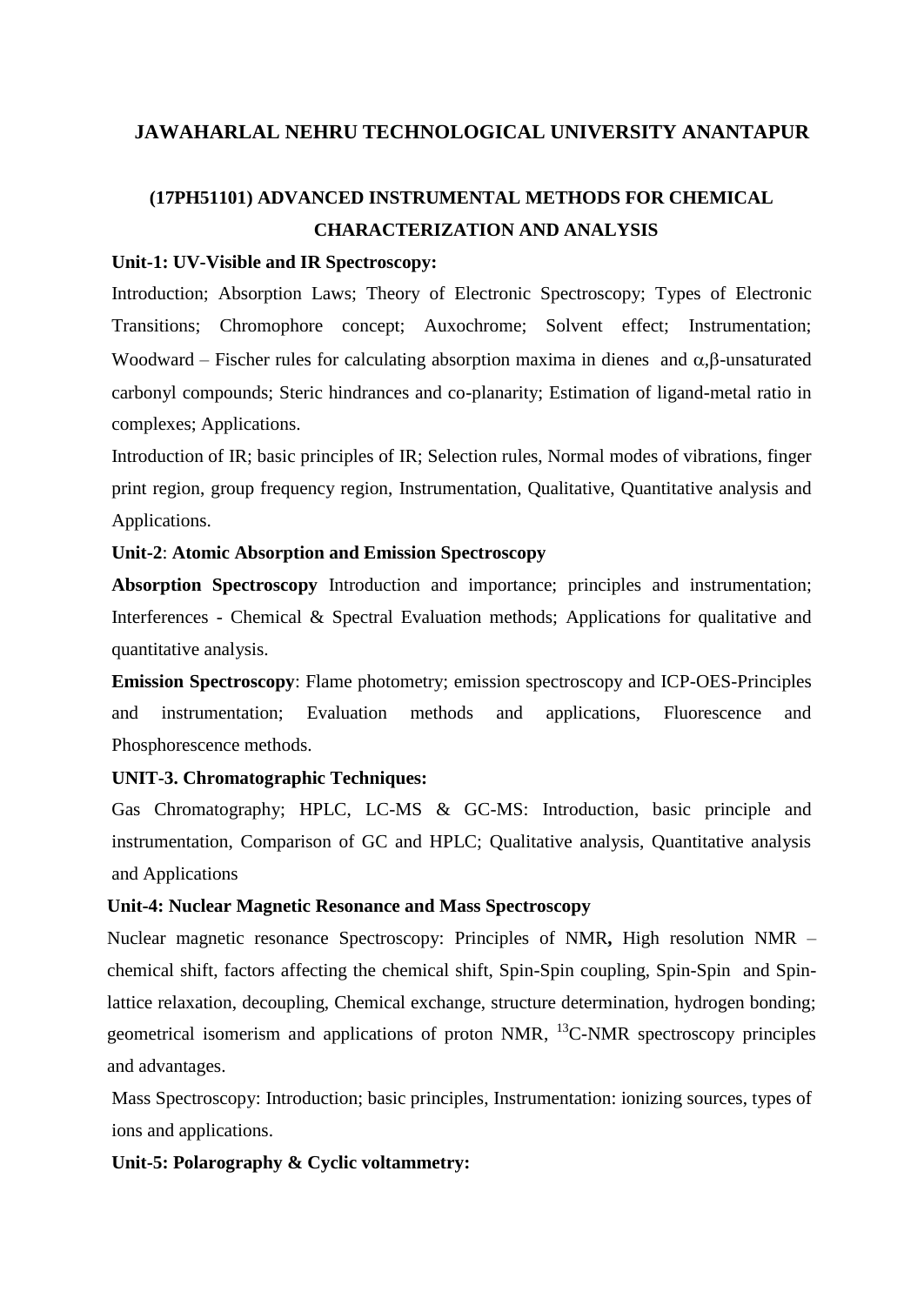**Polarography**: Principles**-**Polarographic wave, diffusion current, Half wave potential; effect of complex formation on diffusion current, polarographic maxima, qualitative analysis and, Quantitative analysis, Inorganic and Organic applications.

Amperometry: Principles, amperometric titrations

**Cyclic Voltammetry:** Reversible and irreversible process; evaluation of number of electrons in a chemical reaction, application to Diphenyl fulvene.

### **References:**

- 1. "Vogel"s Text Book of Quantitative Chemical Analysis", by J. Mendham, R.C. Denney, J.D. Barnes and M.J.K. Thomas, Pearson Education Pvt. Ltd., New Delhi,  $(6<sup>th</sup>$  edition).
- 2. "Analytical Chemistry Problems & Solutions", by S.M.Khopkar, New Age International Pvt. Ltd., New Delhi, (2002).
- 3. "Applications of Absorption Spectroscopy of Organic Compounds" by John R.Dyer, Prentice-Hall of India Pvt. Ltd., New Delhi (1969).
- 4. Instrumental Methods of Analysis by Hobart H. Willard and D.U. Merritt &J.R.J.A. Dean, C.E.S Publishers and distributors.
- 5. Instrumental methods of chemical analysis By Scoog and West, Broadway Publishers.
- 6. Physical chemistry and Inorganic chemistry By R.S.Drago, East Press New Delhi.
- 7. Electro organic studies By A.J.Fry (Page No. 93-95) Harper and Row, New York:1972.

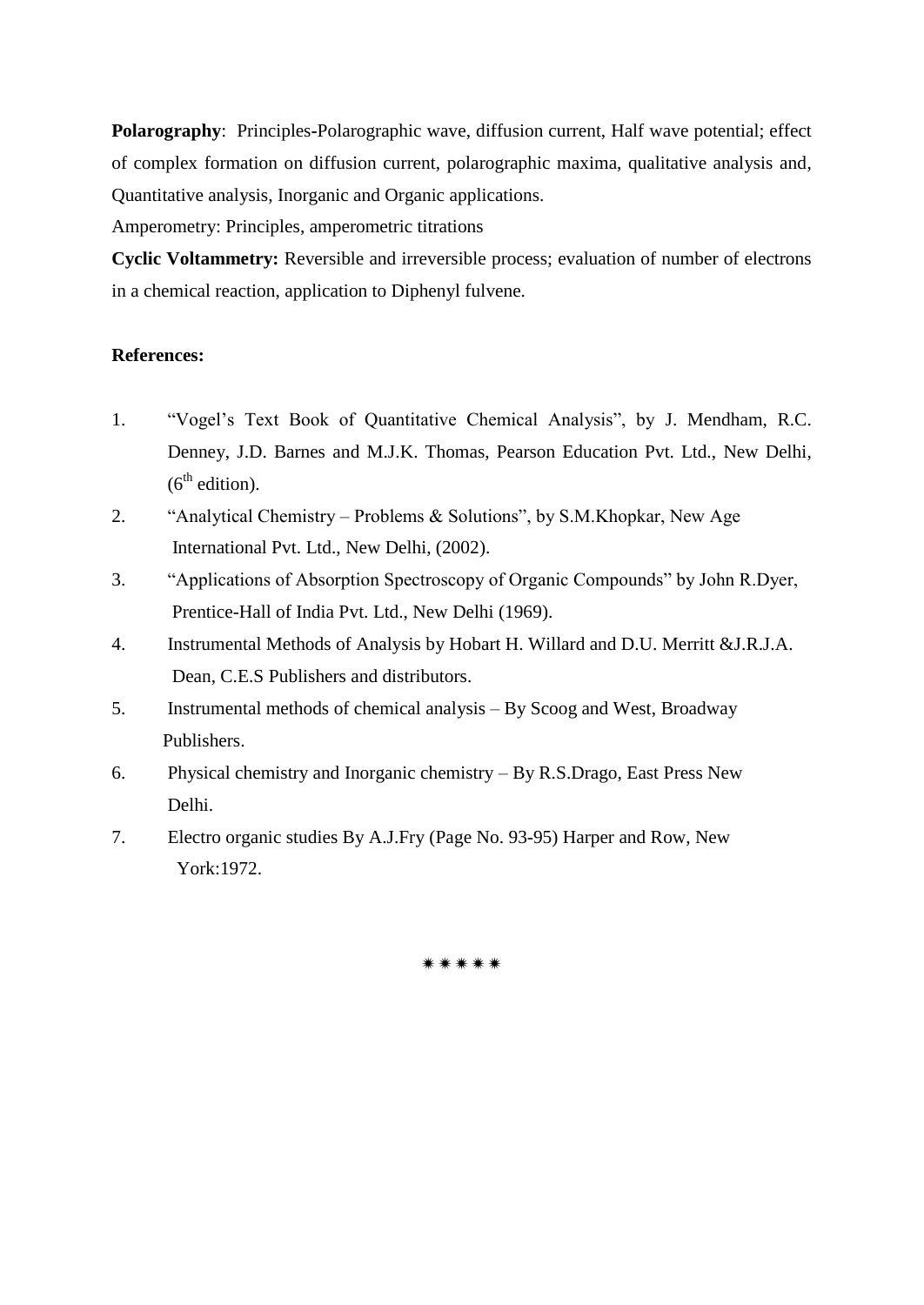#### **(17PH51102) ANALYTICAL CHEMISTRY**

#### **Unit: 1 Treatment of analytical data:**

 Precision and accuracy, relative accuracy, standard deviation, coefficient of variation, confidence interval, Types of errors-- Sources of determinate errors and their elimination, random errors and their distribution, propagation of determinate errors and random errors, Control charts, Statistical tools – "F" test, "t" test and "Q" test; Method of least squares; Correlation coefficient and coefficient of determination; Limit of detection(LOQ); Limit of determination(LOD) Sensitivity and selectivity of an analytical method, Analysis of variance (ANOVA).

#### **Unit:2 Solvent Extraction:**

Factors favouring solvent extraction, Distribution constant and Distribution Ratios; Method of extraction, treatment of extraction; Counter current Liquid-Liquid Extraction; Continuous Liquid-Liquid counter current extraction; Application of solvent extraction, Quantitative treatment of solvent extraction - Extraction reagents. Concept of synergistic extraction. Applications:- (i). Determination of ferric ion as chloride.(ii).Determination of nickel by synergistic extraction using dithiozone and 1,10-phenanthroline. (iii). Determination of Molybdenum by thiocyanate method.

#### **Unit:3 Oxidation and Reduction equilibria and Complexometric titrations:**

Oxidation and Reduction equilibria : Galvanic Cell, Nernst Equation, Types of Electrodes, Equilibrium constants from standard Potentials, Formal potentials and other approximations, Titration curves, Feasibility of Redox titrations, Redox indicators and their structural chemistry, Reagents used for Preliminary Redox reactions, Reducing agents, Potentiometric methods of analysis, indicator Electrodes –Potetiometric titration.

Complexometric titrations: Stability of complexes, Chelate effect and Metal ion indicators Titrations involving multi-dentate ligands

#### **Unit:4 Thermal Analysis:**

Principles, basic instrumentation and applications of Thermal Gravimetric Analysis (TGA), Differential Thermal Analysis (TG-DTA) and Differential Scanning Calorimetry (DSC), Temperature Programmed reduction/Oxidation/ desorption/sulphidation, thermal conductivity and thermal diffusivity.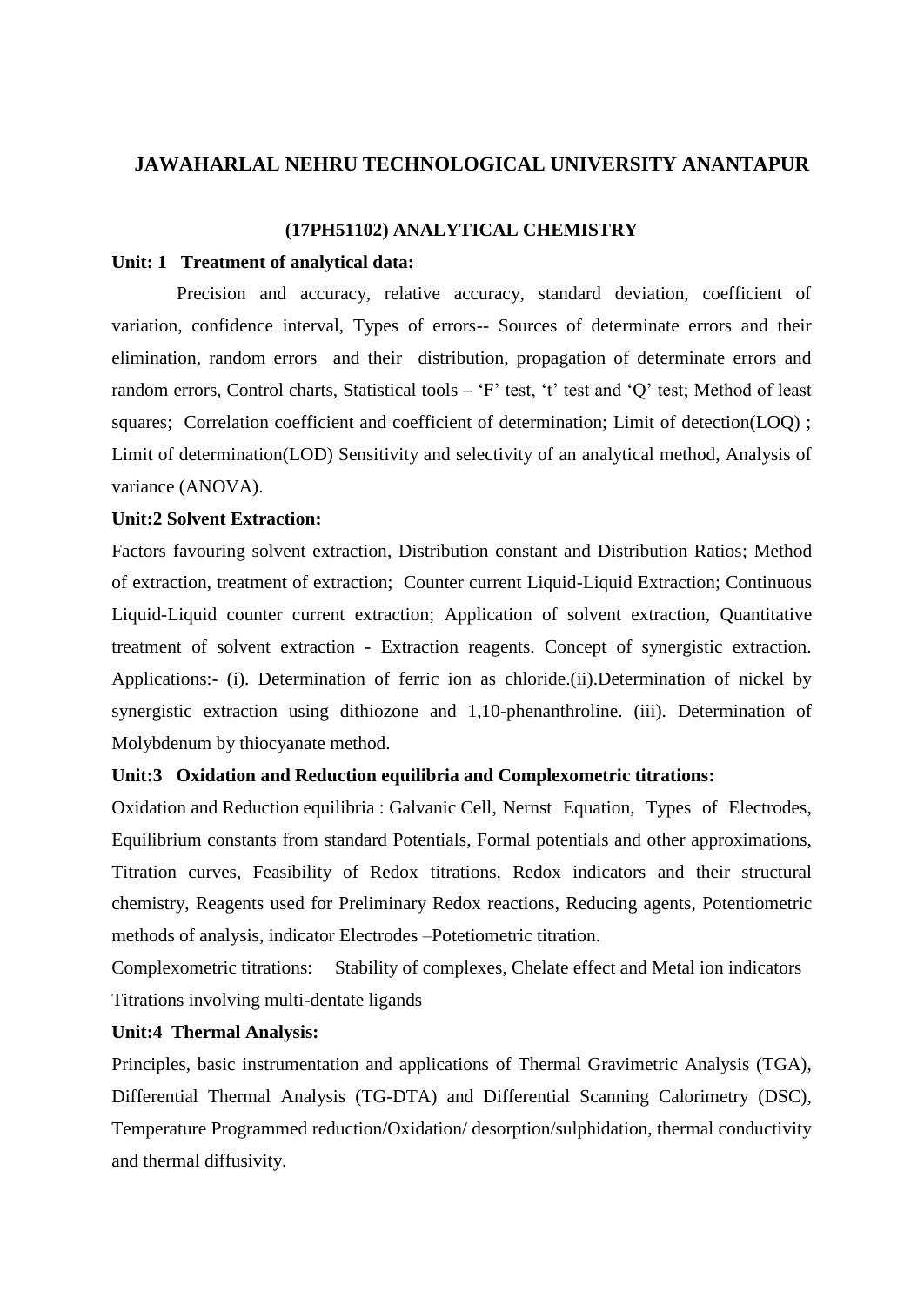#### **Unit:5 X-ray Methods of analysis:**

**XRD:** X-ray diffraction; Principles, Braggs law, Basics of Crystallography, Derivation of percentage crystallinity and crystallite size, Debye-Scherrer Equation, Application of XRD and Phase Identification.

**XRF:** Principles, Instrumentation, types of XRF applications and limitation.

**XPS:** Principles, Instrumentation, applications and limitation.

### **References:**

- 1. Quantitative Analysis by Day & Underword, Erinoice silver of India Pvt. Ltd.
- 2. Fundamentals of Analytical Chemistry by SKoog & West
- 3. Instrumental Methods of Analysis by Hobart H.Willard and D.U.Merritt & J.R.J.A.Dean, C.E.S Publishers and distributors.
- 4. Text book of Quantitative Inorganic Analysis by A.I.Vogel, Pearson Publisher.
- 5. Separation methods- by M.N.Sastry
- 6. Chemical methods of separation by John.O.Dean, CBS Publishers & Distributors, New Delhi.
- 7. Physical Chemistry by Gardon and M. Barrow.
- 8. Analytical Chemistry by Dilts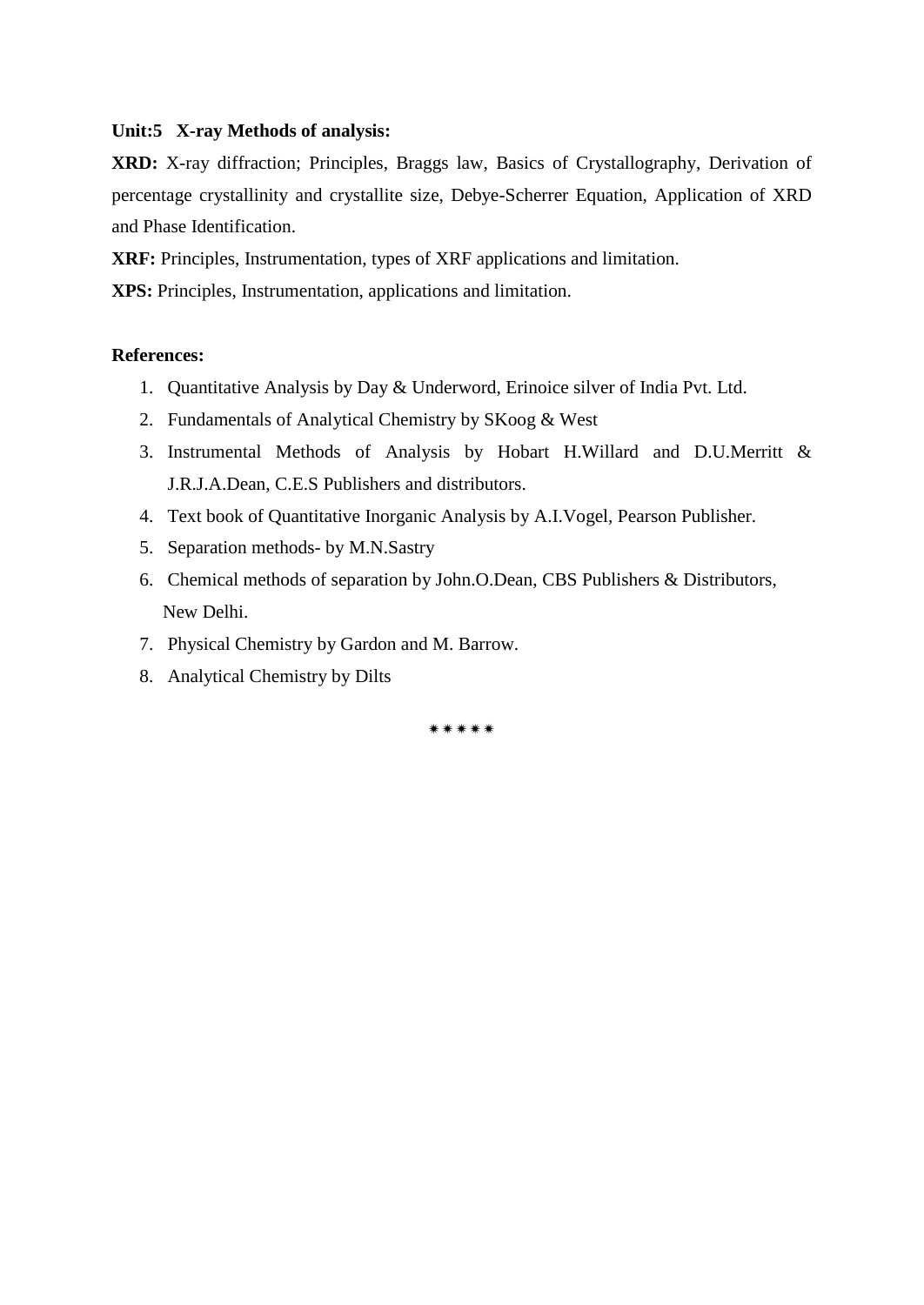#### **(17PH51103) ORGANIC CHEMISTRY**

#### **UNIT-1: Stereochemistry:**

Optical Isomerism - Elements of symmetry and chirality – Configuration of optically active molecules, dl and RS notations - Relative and Absolute configurations- Resolution of Racemic mixtures. Cram"s rule - Concept of dynamic enantiomerism, CD and ORD methods. Geometrical Isomerism**:** Determination of E-Z configuration by chemical and spectral methods.

#### **UNIT-2: Role of organic reaction intermediates and mechanism:**

- Organic reaction intermediates: Classical and Non-Classical carbocations, Structure, stability, shape Reactivity of Carbonium ions; Carbanions; use of Carbanions in synthesis; Free radicals; carbenes; nitrenes and benzynes.
- Organic Reaction Mechanisms: Kinetic and non-kinetic methods; Uses of isotopes; Crossover experiments; Intermediate trapping.Kinetic versus Thermodynamic control, Linear free energy – relationships.

#### **Unit-3: Aromatic Substitution reactions:**

Electrophilic: Electrophilic aromatic substitution in activated benzene derivatives; Riemer – Tiemann reaction; Vilsmeier – Haack formylation; Houben – Hoesch reaction; Diazo – Coupling; Hofmann – Martius rearrangement.

Nucleophilic: Aryl halides; Low reactivity of aryl and vinyl halides;  $SN<sup>1</sup>$ ,  $SN<sup>2</sup>$  and benzyne mechanisms; Reactivity and Orientation in nucleophilic aromatic substitution; Nucleophilic substitution – aliphatic and aromatic; Von – Richter rearrangement and Sommelet – Hauser rearrangement.

#### **Unit-4: Addition to Carbon – Hetero atom multiple bonds:**

Addition reactions of Carbonyl compounds like aldehydes and ketones; Addition of Oxygen nucleophiles like water, alcohols, glycol, Addition of Carbon nucleophiles like cyanide and carbaninon, Addition of Sulphur nucleophiles like thiols and NaHSO<sub>3</sub>. Addition of nitrogen nucleophiles like ammonia, amine, phenyl hydrazine, 2,4-dinitrophenyl hydrazine, Addition of hydride ion – Reduction of aldehydes and ketones with  $NabH_4$  and  $LiAlH_4$ .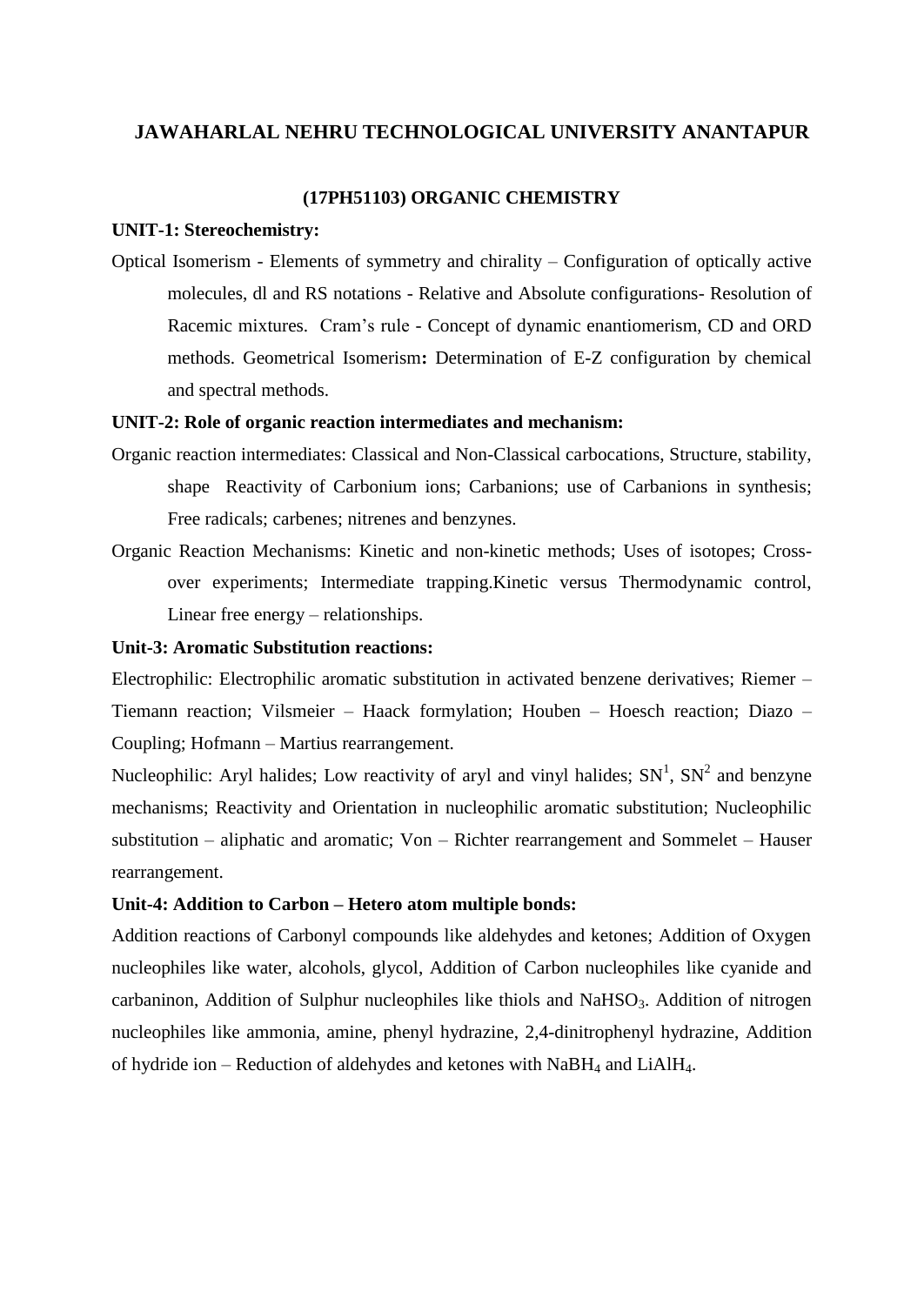#### **Unit-5: Condensation reactions of Carbonyl compounds:**

Aldol condensation; Canizzaro reaction; Dieckmann condensation; Benzoin condensation; Reformatsky reaction; Knoevenegal condensation; Addition of Grignard reagents to aldehydes and ketones.

#### **References:**

- 1) "*Stereochemistry of Carbon Compounds*" by Ernest L.Eliel, Tata-Mc Graw Hill Co., New Delhi (1975).
- 2) "*Stereochemistry- Conformation and Mechanism*", by P.S. Kalsi, Wiley Eastern Ltd., New Delhi, Hyd. (1991).
- 3) "*Advanced Organic Chemistry*", by Jerry March, John Wiley & Sons, New York, London. (2001).
- 4) "*Organic Chemistry*", by R.T.Morison and R.N.Boyd, Allyn & Bacon Inc., (printed in Singapore) (2001).
- 5) "O*rganic Chemistry*", by Paula Yurkanis Bruice, Pearson Education (Singapore) Pvt. Ltd., Delhi (2001).
- 6) "*A Guide-book to Mechanism in Organic Chemistry*", by Peter Sykes Orient Longmans Ltd., New Delhi (1976).
- 7) "*Mechanism and Theory in Organic Chemistry*", by T.H.Lowry and K.S. Richardson, Harper & Row Publishers, London (1988).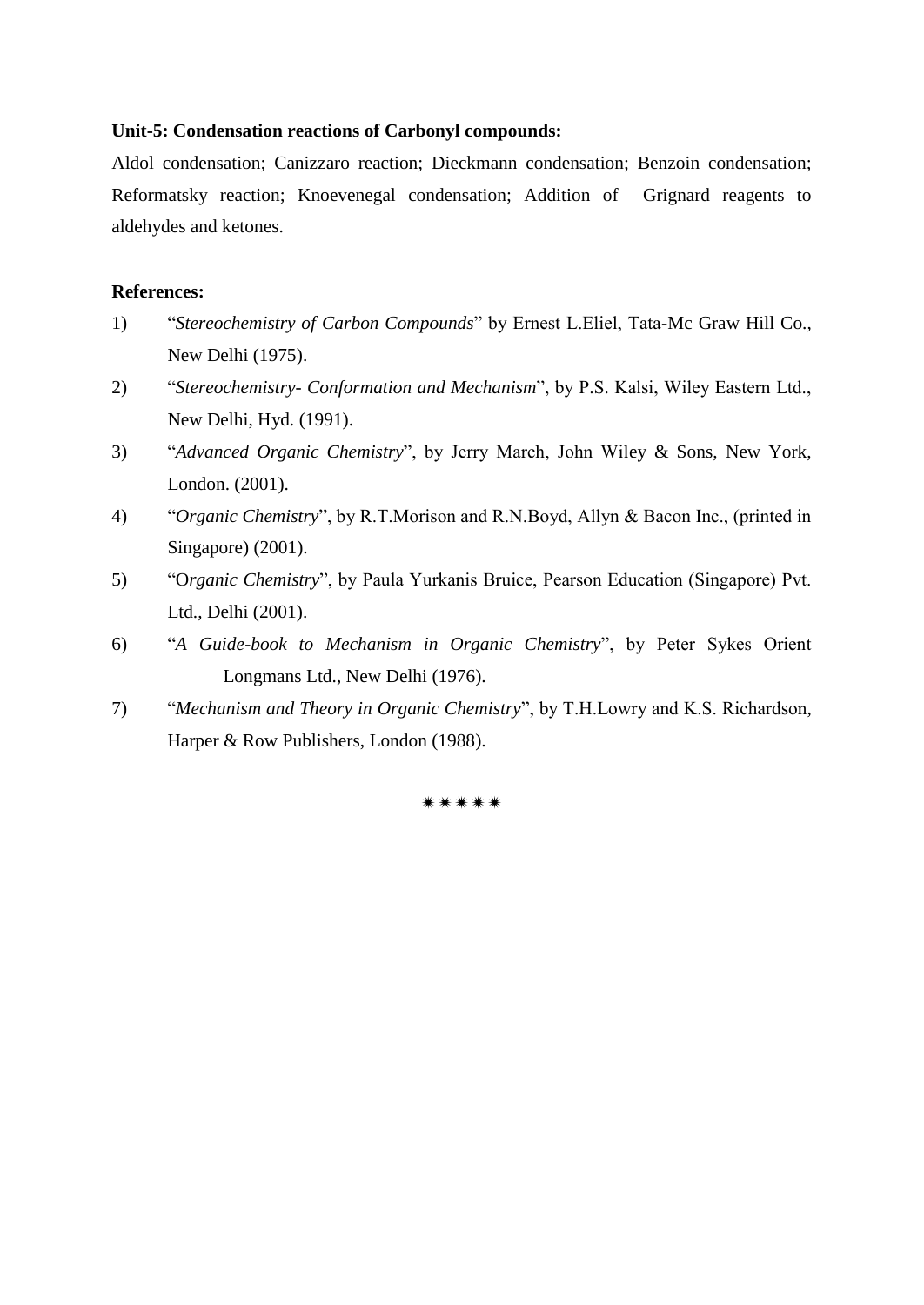### **(17PH51201) INORGANIC CHEMISTRY**

# **UNIT- 1 : Symmetry and group theory in chemistry**

Symmetry elements and symmetry operations; Point groups: Mathematical requirements for a point group; schoenflies notations point groups; Systematic assignment of molecules to point groups; Sub-groups; Classes; Matrix representation of symmetry elements; Matrix representation of  $C_{2v}$ ,  $C_{3v}$  and  $C_{4v}$  point groups; Reducible and Irreducible Representations; Properties of Irreducible representations; Construction of character tables  $(C_{2v}$  and  $C_{3v}$  point groups); Mulliken symbolism rules for IRs; The standard reduction formula; The Direct product; Symmetry criteria for Optical activity; Symmetry restrictions on Dipole moments; Symmetry and Stereo-isomerism; Prediction of IR and Raman spectral activity of H<sub>2</sub>O molecule.

# **UNIT- 2: Coordination chemistry**

Werner's theory Representative ligands, Nomenclature; Constitution and geometry-Coordination number, polymetallic complexes; Isomerism and Chirality- Square planar, Tetrahedral and octahedral complexes, ligand chirality

Metal ligand Bonding:Crystal Field Theory (CFT) for bonding in transition metal complexes, crystal field splitting of "d"- orbitals in octahedral, tetrahedral, tetragonal and square planar fields. Crystal Field Stabilization energy (CFSE) and its calculation in six and four coordinated complexes, Spectrochemical series with reference to ligands and metal ions. Factors affecting the magnitude of  $\Delta_0$  in octahedral complexes, Jahn-Teller effect and its consequences

Thermodynamic origin- Step-wise and overall stability of the complex, Chelate, macrocyclic and crypate effects; Determination of stability constant of a complex using pH metry, spectrophotometry and polarogaphic techniques. Magneto Chemistry: diamagnetism paramagnetism, ferro-and anti-ferromagnetism, susceptibility, magnetic moment, super exchange, Curie-Weiss law.

# **UNIT- 3: Electronic spectroscopy of transition metal complexes**

Energy levels in an atom, microstates – calculation of microstates; Spectroscopic states – coupling of orbital angular momenta and spin angular momenta; Spin – orbit coupling (R-S coupling) Derivation of term symbols for  $p^2$  and  $d^2$  configurations. Determination of ground sate terms – Hunds Rules; Hole formalism. Electronic spectra of octahedral and tetrahedral complexes. Nature of electronic spectrum; Laporte orbital and spin selection rules; Transforming spectroscopic terms into Mullikan symbols. Spectra of  $d^1$  to  $d^9$  metal ions/complexes. Orgel diagrams, Tanabe Sugano diagrams and comparison between these diagrams. Charge transfer (L $\rightarrow$ M and M $\rightarrow$ L) spectra in inorganic compounds. Nature of electronic spectra of f-block metal complexes.

# **UNIT- 4: Organometallic chemistry**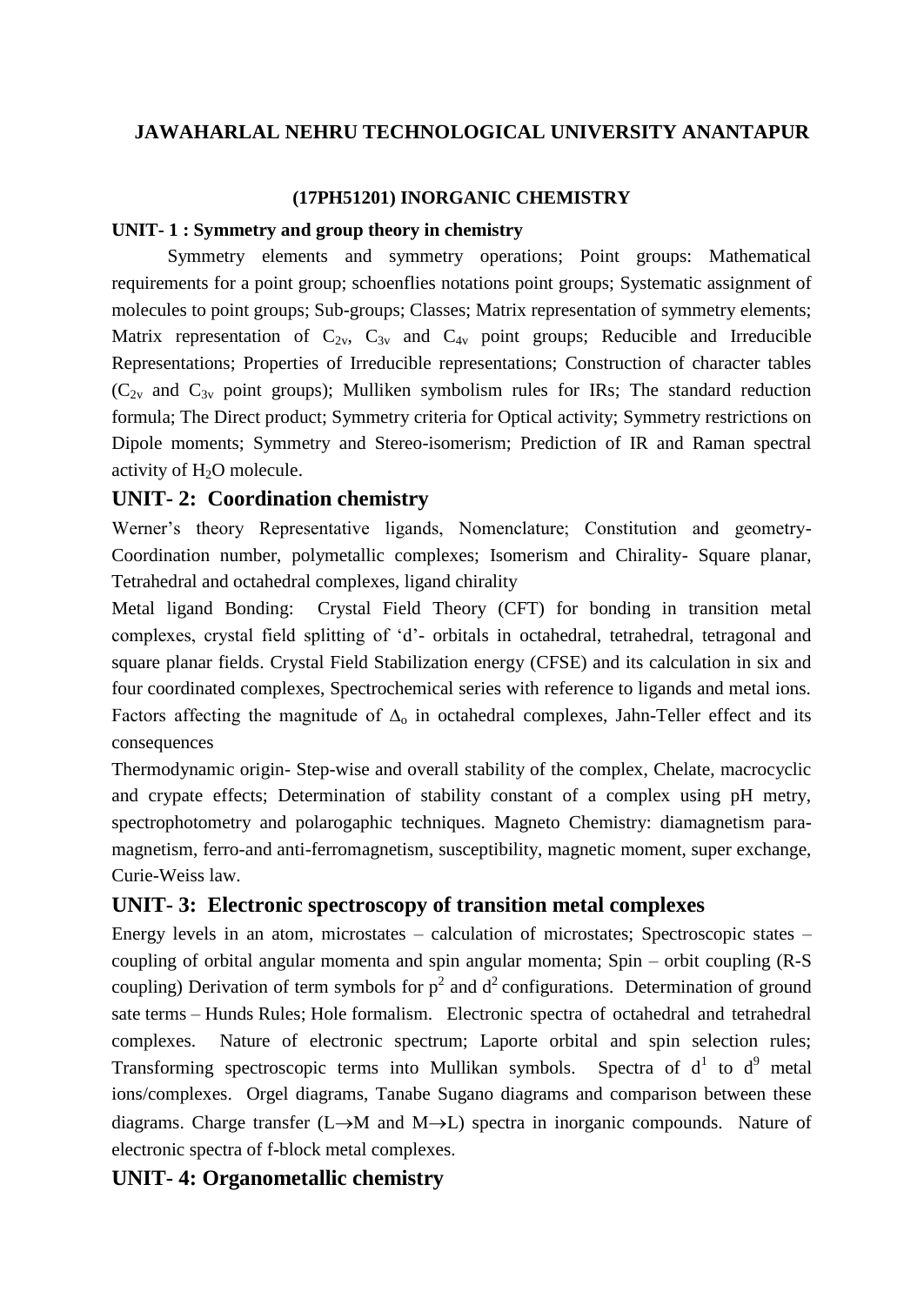Classification of ligands based on hapticity and polarity; σ and  $π$  – bonded organometallics; 18 electron rule, General methods for the preparation of main group and Transition metal organometallics.

Types of organometallic reactions, oxidative additions, reductive eliminations, insertion.

Nature of M-C bond Synthesis, bonding and uses of organometallic compounds – Two electron ligands (olefinic and acetylicinc complexes) Three electron ligands (Allylic complexes), Four electron ligand (Butadiene and Cyclobutadiene complexes) Five electron ligand (Ferrocene complexes)

# **UNIT- 5: Metal complexes in catalysis and medicine**

Homogeneous and Heterogeneous catalysis **-** Olefin hydrogenation, dimerization and isomerization - Hydroformylation - water gas shift reaction – Effects of surface site on adsorption - The Fischer – Tropsch Process; Ziegler – Natta olefin polymerization - Ammonia synthesis

Metal complexes in Medicine: Metal deficiency and diseases; Toxic effects of metals; Metals used for diagnosis and chemo therapy. Gold complexes in the treatment of Rheumatoid arthritis; Anti-cancer Drugs platinum ammine halide; Metallocenes and gold complexes; platinum anticancer drugs – A case study of Bioinorganic chemistry of platinum anticancer Drugs; Design of new Inorganic anticancer Drugs; Determination of antibacterial and antifungicidal activities of metal complexes.

### **Suggested Books**

- 1. Concise Inorganic chemistry by J.D. Lee ELBS  $4<sup>th</sup>$  Edition, 1994.
- 2. Inorganic Chemistry by Shriver and Atkins Oxford University press  $4<sup>th</sup>$  Edition, 1999.
- 3. Structural methods in Inorganic chemistry. EAV Ebsworth, David W.H. Rankin and S.Cradock (Great Butan) ELBS, 1987.
- 4. Bertini, H.B. Gray, S.J. Lippand and JS Valentine Bioinorganic Chemistry, Viva books pvt., Ltd., New Delhi, 1998.
- 5. Organometallic Chemistry A Unified Approach by R. C. Mehrotra and A. Singh.

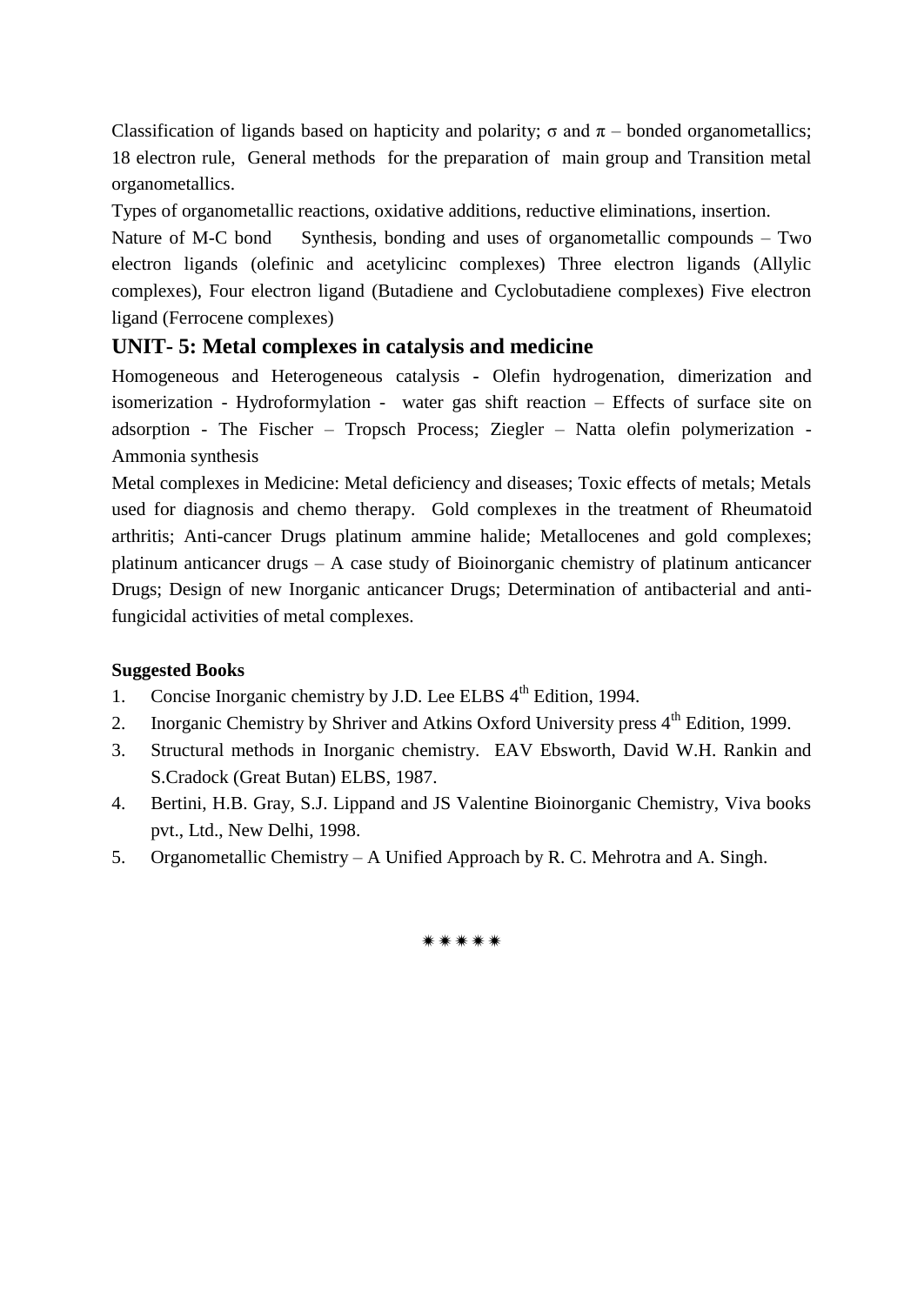### **(17PH51202) PHYSICAL CHEMISTRY**

#### **Unit-1: Photochemistry:**

Types of Photochemical reactions; Laws of Absorption (Grothuss-Draper law & Einstein"s law); Quantum yield; Primary & Secondary Photochemical processes; Jablonski Diagram: Fluorescence, Phosphorescence, Inter-System Crossing; Internal Conversion-Vibrational Cascade and Chemiluminescence.

Kinetics of Photochemical reactions; Dissociation of HI; Reaction between Hydrogen and Chlorine.

#### **Unit-2: Catalysis and Enzyme Catalysis:**

**Catalysis** : Types of Catalytic Reagents; Types of Catalysis (Homogeneous and Heterogeneous catalysis); Catalytic activity; Acidity Functions; Acid-Base catalysis, Theory of Homogeneous catalysis; Theory of Heterogeneous catalysis (Chemical theory & Adsorption theory); Kinetics of heterogeneous reactions.

**Enzyme Catalysis** : Specificity in Enzyme Catalyzed reactions; Michaelis- Menten mechanism; Influence of Concentration on Enzyme-Catalyzed reactions; Influence of Temperature on Enzyme Catalyzed reactions.

#### **UNIT-3: Quantum Mechanics**

Introduction to Quantum Mechanics: Postulates of Quantum Mechanics; Schrödinger equation; Physical significance of wave function; Eigen values and Eigen functions; Particle in a one dimensional box; Normalization; Orthogonality; Degeneracy.

Variation method & Perturbation theory; Applications to the Helium atom; Anti -symmetry and exclusion principle; Slater's determinental wave functions.

#### **Unit-4: Phase rule and Surface Chemistry:**

**Phase rule :** Definition of Phase rule; Terminology in Phase rule; Phase diagram of two & three component systems; Stokes and Roozboom representation for three component systems-applications

**Surface Chemistry** : Adsorption; Factors influencing adsorption; Surface area and its measurements; Adsorption isotherm curves; Langmuir's adsorption isotherm- its limitations; B.E.T. Adsorption isotherm-its applications; Negative adsorption; Positive adsorption; Chemisorption; Physisorption and Determination of surface area.

#### **Unit-5: Chemical Kinetics and Thermodynamics:**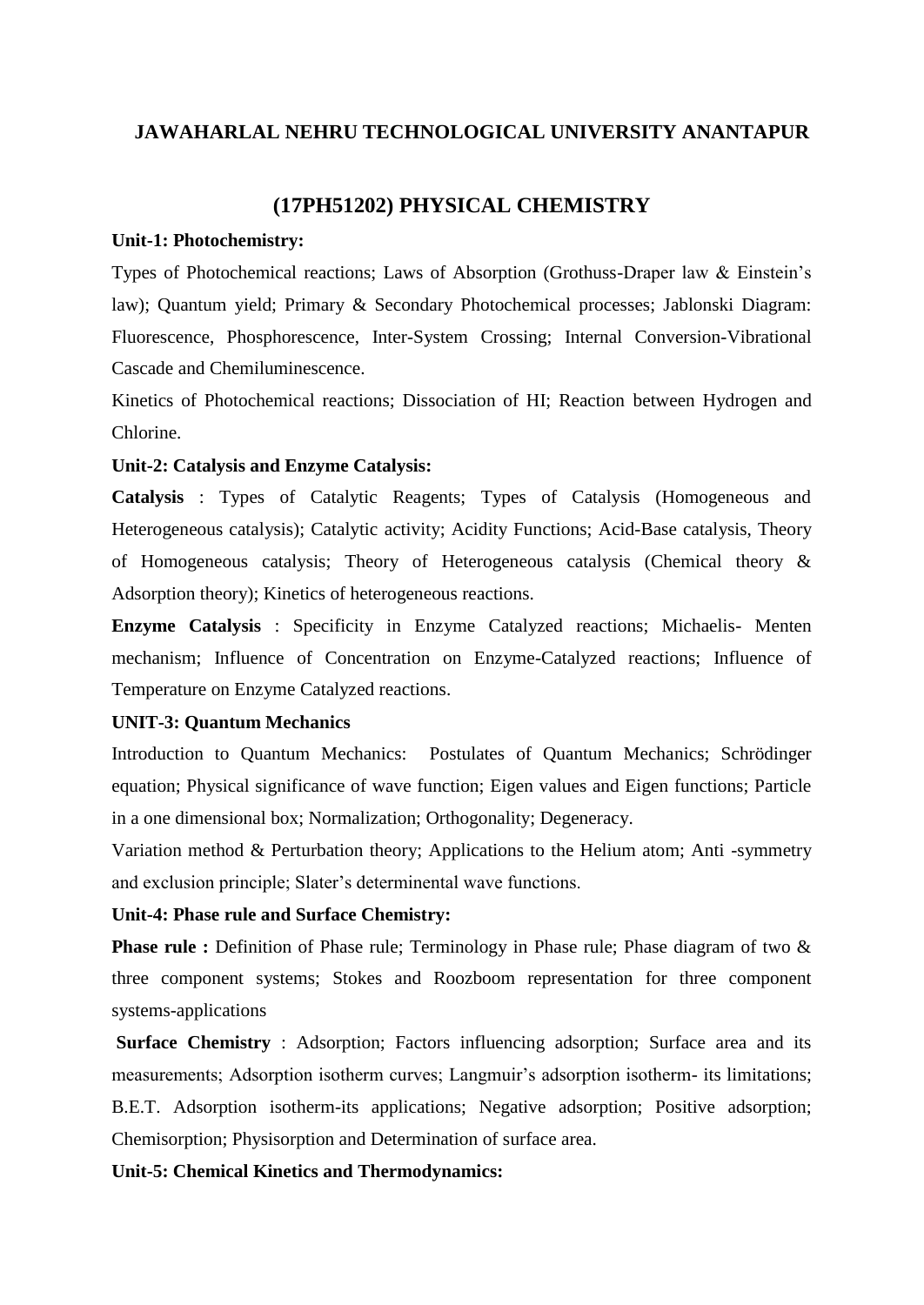**Ionic reactions:** Influence of solvent on the rate of reactions (single & double sphere A.C. model); Primary salt effect; Secondary salt effect; Influence of frequency factor; Influence of ionic strength.

**Chain Reactions:** Steady state treatment,  $H_2-H_2 \& H_2-O_2$  reactions, Explosion limits

**Thermodynamics:** Laws of thermodynamics, Enthalpy and chemical reactions, isothermal and adiabatic processes, Carnot cycle, Entropy and spontaneous process, free energy, Gibbs and Helmholtz energies, standard Gibbs free energy of reaction, applications of thermodynamics.

Dilute solutions: Raoults law, Henry"s law, Boiling point elevation, Freezing point depression.

#### **References:**

- 1. **"***Physical Chemistry***"** by Samuel Glasstone and D. Lewis; Mc Millan India ltd. New Delhi (**2 nd Edition, 1984**).
- 3. **"***Physical Chemistry***"** by Peter Atkins and J.D.Paula; ELBS, Low Price Edition (**7 th , Edition, 2002**).
- 4. **"***Chemical Kinetics***"** by K.J.Laidler; Tata Mc Graw- Hill Publishing Company Ltd, New Delhi (2<sup>nd</sup> Edition, 1984).
- 5. **"***Principles of Physical Chemistry***"** by Maron and Prutton; Oxford and IBH Publishing Co Pvt Ltd (New Delhi) and Calcutta (4<sup>th</sup> Edition, 1966).
- 6. **"***Physical Chemistry through problems***"** by S.K.Dogra and S.Dogra; New Age International Pvt Ltd, New Delhi and Hyderabad (**4 th Edition, 1996**).
- 7. **"***Chemical Kinetics and Catalysis***"** by G.M. Panchenkov and V.P.Lebedev. "*Foundation of Chemical Kinetics*" by E.N. Yeremin.
- 8. **"Physical Chemistry"** by Peter Atkins and J.D.Paula, 2<sup>nd</sup> Edition, Mc Millan India Ltd. New Delhi (**1984**).
- 9. **"***Quantum Chemistry***"** by A.K.Chandra, 3 rd edition, Tata Mc Graw-Hill Publishing Pvt Ltd.,New Delhi (**1988**).
- 10. **"***Quantum Chemistry***"** by R.K.Prasad, 3rd edition, New Age International Publications (**1997**).
- 11. **"Quantum Chemistry"** by I.N. Levine, 4<sup>th</sup> edition, Prentice Hall of India Pvt Ltd **(1994)**.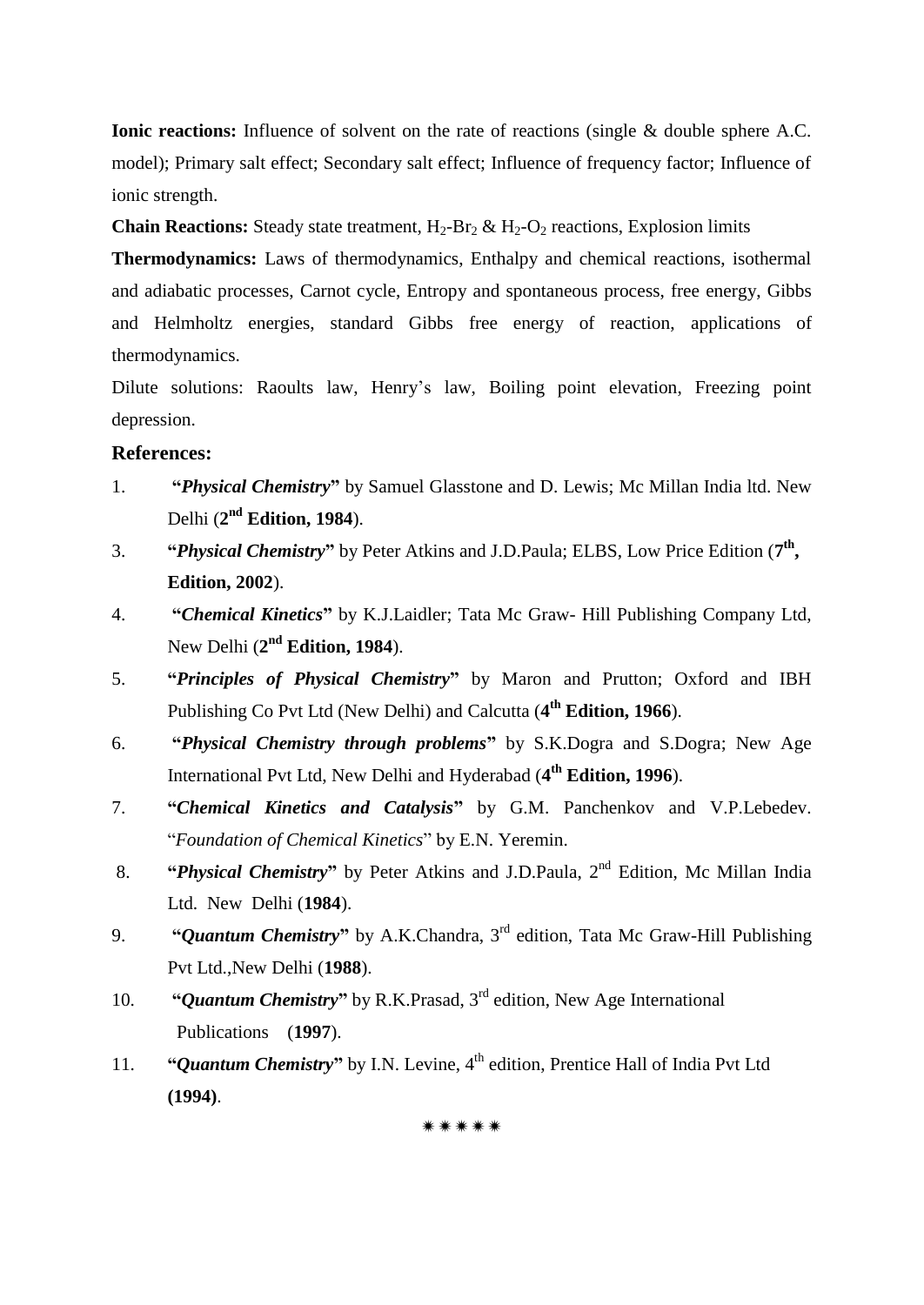#### **(17PH51203) CHEMISTRY & ENVIROMENT**

#### **Unit-1: Chemistry of Air Pollution:**

Introduction: environmental pollution; Concepts, nomenclature and segments; Composition of atmosphere; Pollution of atmosphere; Types of air pollutants; Primary and Secondary air pollutants; Effect of air pollutants on health and environment- Oxides of Carbon, Sulphur, Nitrogen, Ammonia and Hydrocarbons, Ozone, Chloro-fluoro carbons, gasoline and lead.

Reducing toxic emission from the fuel combustion in vehicles; Control of NOx and Lead emission; Catalytic control device for automobiles. Greenhouse effect, Acid rain, Photochemical smog and Elnino Phenomenon.

#### **Unit-2: Chemistry of Water Pollution:**

Environmental role of water; Hydrological cycle of water; Classification of water pollutants; Measurement of BOD, COD, TOC, Salinity and dissolved oxygen; Effect of waste chemicals; oil spills and heavy metals; waste water treatment - Primary, Secondary ( Aerobic & Anaerobic ) and Tertiary treatment.

#### **Unit-3**: **Chemistry of Soil Pollution and Agricultural Waste:**

**Soil pollution:** Definition, causes. Effects: Health and Ecosystem, Classification of Soil Pollutants; Source and Classification and their effects.

#### **Agricultural Waste:**

**Pesticide**: Classification of Pesticides; Environmental implication of Pesticides; Alternate methods of Pest Control; Control methods of Pesticide Pollution

**Chemical Fertilizers:** Classification, effects and remedies.

**Unit-4: Thermal, Radioactive and Noise pollution:**

**Thermal Pollution:** Sources, Causes, Effects and Remedies.

**Radioactive pollution :** Sources, Control measures, Disposable methods, Chernobyl Nuclear accident.

**Noise pollution** : Sources, Causes, types effects and control measures,.

#### **Unit-5: Pollutants from Industry and Solid waste management**

**Pollutants from Industry**: Polymers and Plastics; Sugar and Distillery; Drugs and Pharmaceuticals; Paper and Pulp; Metallurgical industries; Minimata disasters, Bhopal gas disaster.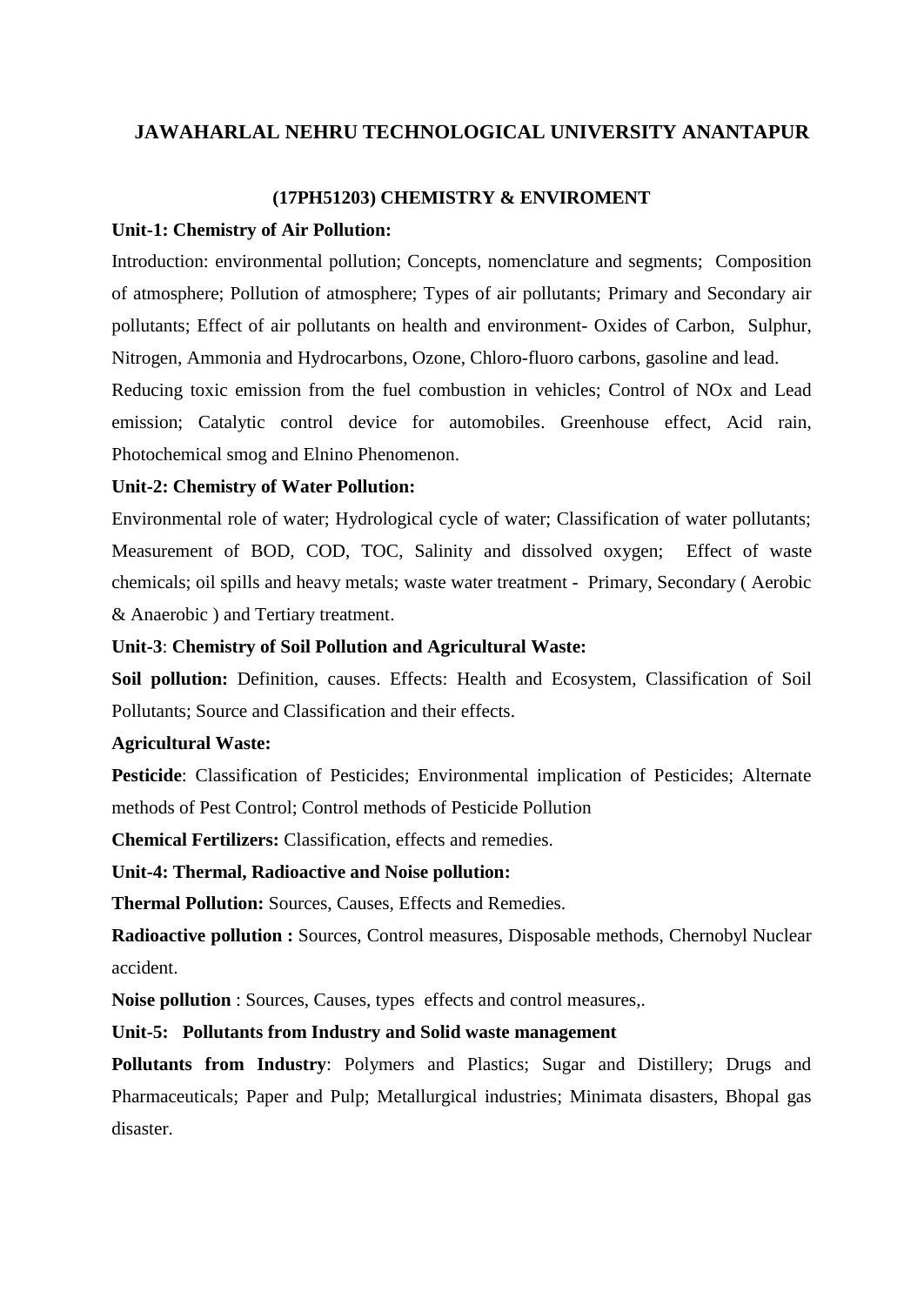**Solid waste management**: Types of solid waste, sources, effects of solid waste, industrial solid waste management, disposal, methods of solid waste managements and recycling.

# **References:**

- 1. **"***Environmental Chemistry***",** by V.P. Kudesia, Pragathi Prakashan, Meerut, (**2003**).
- 2. **"***Fundamental Concepts of Environmental Chemistry***",** by G.S. Sodhi, Narosa Publishing House Pvt. Ltd., New Delhi, (**2002**).
- 3. **"***A Text Book in Environmental Science***",** by V. Subramanian, Narosa Publishing House Pvt. Ltd., New Delhi, (**2002**).
- 4. **"***Environmental Chemistry***",** by A.K. De, New Age International Publishers, New Delhi, (**2003**).
- 5. **"Solid waste management,** by B.K. Sharma and H. Kaur, Goel Publishing House, Meerut,(**1999**).
- 6**. Environmental chemistry** by Manahan, CRC Press.
- 7. **Environmental chemistry** by Moore & Moore, Amazon.
- 8. **Solid waste treatment** by Manhan, Natural environment agency.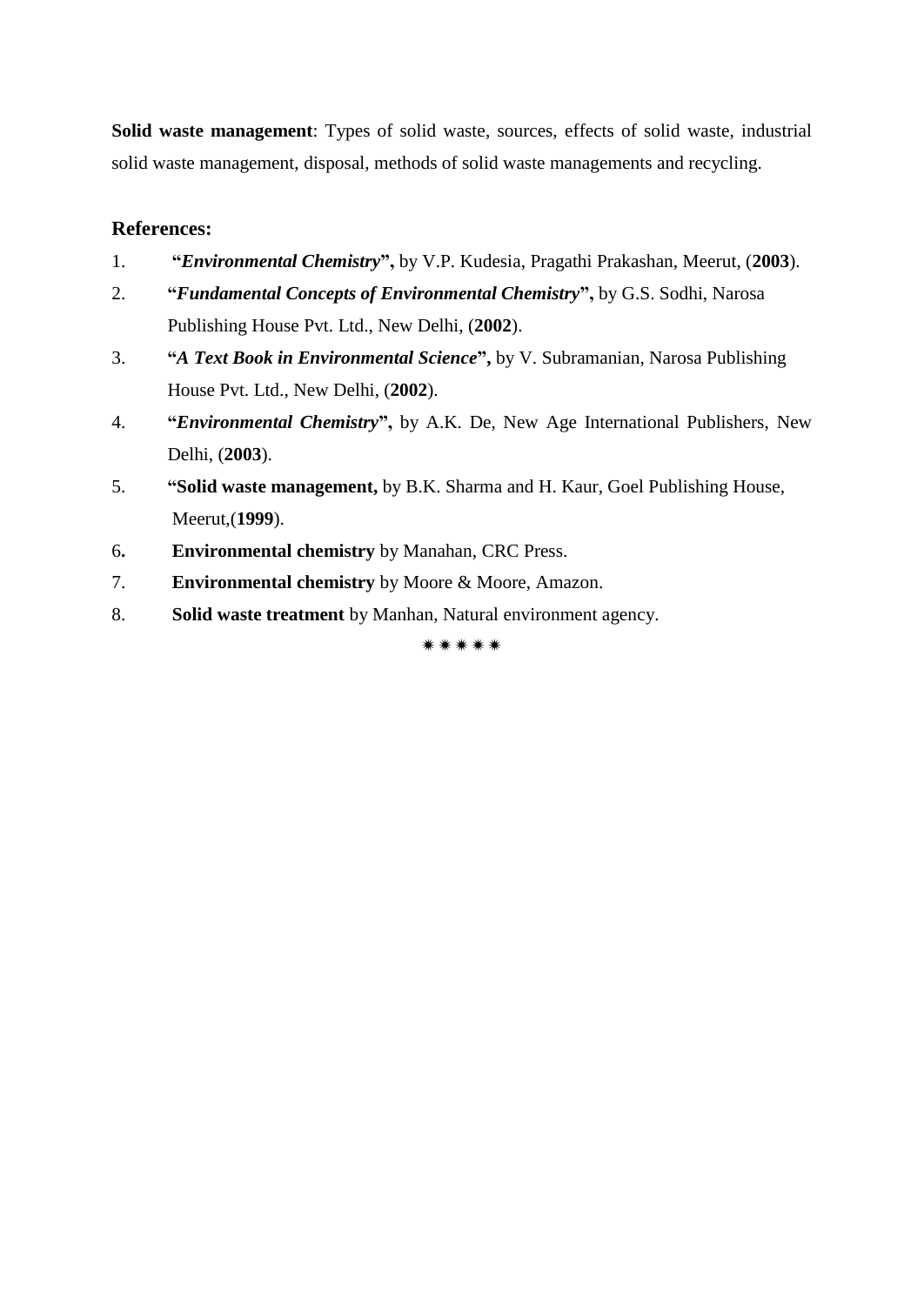#### **(17PH51204) CHEMISTRY OF BIOLOGICAL PROCESSES**

#### **UNIT-1**: **Cell Chemistry:**

Introduction to cell as the basic unit of Life; Types of cells; Procaryotes and Eucaryotes – examples; Characteristics of Plant & Animal cells; Structure of Cell and its organelles and their functions;

A Chemical probe into the Cell: Cell Wall composition - (G+) & (G-) Procaryotes, Plant and Animal cells i) Minerals, ii) Carbohydrates, iii) Proteins, iv) Lipids, v) Nucleic acids, vi) Enzymes, vii) Vitamins, viii) Hormones, their biological functions.

#### **UNIT -2: BIOANALYTICAL CHEMISTRY**

**Clinical analysis**: Collection, Preservation and composition of blood sample, .Clinical analysis of blood glucose, blood urea nitrogen and immunoassay. The blood gas analyzer, Determination of trace elements (Fe, Cu, Zn) in blood sample.

**Drug analysis :** Classification and nomenclature of natural drugs; biological and chemical classification of drugs, Analysis of drugs using TLC, GC, and HPLC. Spectrophotometric methods for the analysis of drugs. Determination of the concentration of ethyl alcohol in pharmaceutical preparation and alcoholic beverages.

**Antibiotics and sulpha drugs:** Classification of antibiotics based on chemical structures; Synthesis, Structure, properties, and assay of some antibiotics: 1) Chloramphenacol, (2) Penicillin, 3) Streptomycin, (4) Cibazole.

#### **UNIT -3: BIOINORGANIC CHEMISTRY**

**(a) Essential and Trace Elements:** Concept of essentiality, role of metal ions in biological processes,  $Na^+/K^+$  Pump.

**(b) Photosynthesis**: Structure of Chlorophyll, Photosynthetic mechanism in bacteria and in green plants [Z-Scheme (PS-I & PS-II)], Role of manganese complex in the cleavage of water, Model systems.

**(c) Respiration (Transport and storage of dioxygen):** Structure and functions of myoglobin, hemoglobin, Hemerythrin and hemocyanin, model systems.

**(d) Biological nitrogen Fixation:** Molybdenum nitrogenase, Mechanisms of biological N<sub>2</sub> fixation, model systems.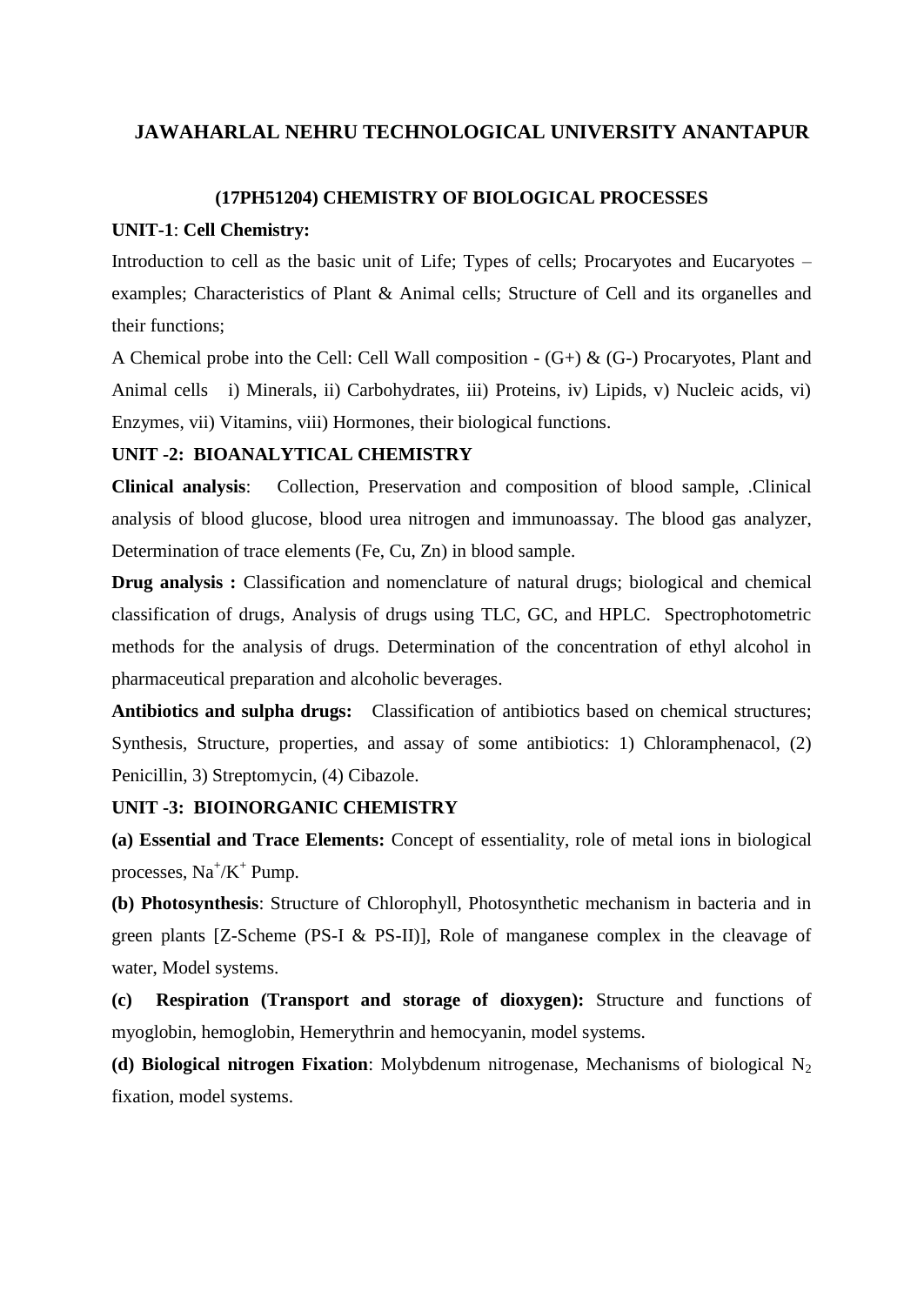#### **UNIT -4: BIOORGANIC CHEMISTRY** (**BIOMOLECULES)**

**(a) Nucleic acids**: Introduction. Isolation of nucleic acids. Hydrolysis products of nucleic acids. Structure of heterocyclic bases - Adenine, Guanine, Cytosine, Thymine and Uracil. Structure of sugars – Ribose and 2-deoxyribose. Primary, secondary and tertiary structures of DNA, Types of RNA - mRNA, tRNA and rRNA. Replication, transcription and translation. Genetic code. Protein biosynthesis.

**(b)Enzymes** : Introduction. Definition. Composition. Nomenclature and Classification based on mode of action. Mechanism of enzyme activity, Factors affecting enzyme catalysis. Lock and Key model and Induced–Fit model, Enzyme inhibition– Irreversible inhibition, Competitive inhibition and Non-competitive inhibition, Immobilized enzymes.

#### **UNIT -5: BIOPHYSICAL CHEMISTRY (Bio Membranes & Bioenergetics)**

**(a)Biological membranes:** Chemical composition of cell membranes; Membrane Models; Functions of cell membrane; Mechanism of ATP Synthesis

**(b)Bioenergetics :** Importance of Bioenergetics; Energy and its Various forms; Principles of Thermodynamics; Entropy; Free Energy; Relation between  $\triangle G$  and  $\triangle S$ ; Relationship between Standard Free Energy Change and Equilibrium Constant; Bio-chemist's standard state; Standard Free Energy changes at pH 7 of  $\triangle G^{\circ}$ ; Difference between  $\triangle G$  and  $\triangle G^{\circ}$ ; Standard free energy values of Chemical reactions.

#### **Recommended Books**

- 1. Standard methods of Chemical analysis by Welcher.
- 2. Inorganic Chemistry by J. E. Huheey, E.A. Keiter and R.A. Keiter,  $4<sup>th</sup>$  edition, Addison Wesley Publishing Company, New York, 2000.
- 3. Bioinorganic Chemistry, R.W. Hay, Ellis Horwood Ltd., Chichester, New York. 1984.
- 4. Bioinorganic Chemistry, K. Hussain Reddy, New Age International Publishers, New Delhi, 2003.
- 5. Organic Chemistry Vol. 2 Stereochemistry and the Chemistry of Natural Products 5<sup>th</sup> Edition by I. L. Finar.
- 6. CHEMISTRY General, Organic, Biological by Jacqueline I. Kroschwitz an Melvin Winokur.
- 7. Bio Chemistry by Pawar Chatwal.
- 8. Bio Physical Chemistry by M.Satake, Y. Hayashi, M.S. Sethi & S.A. Iqh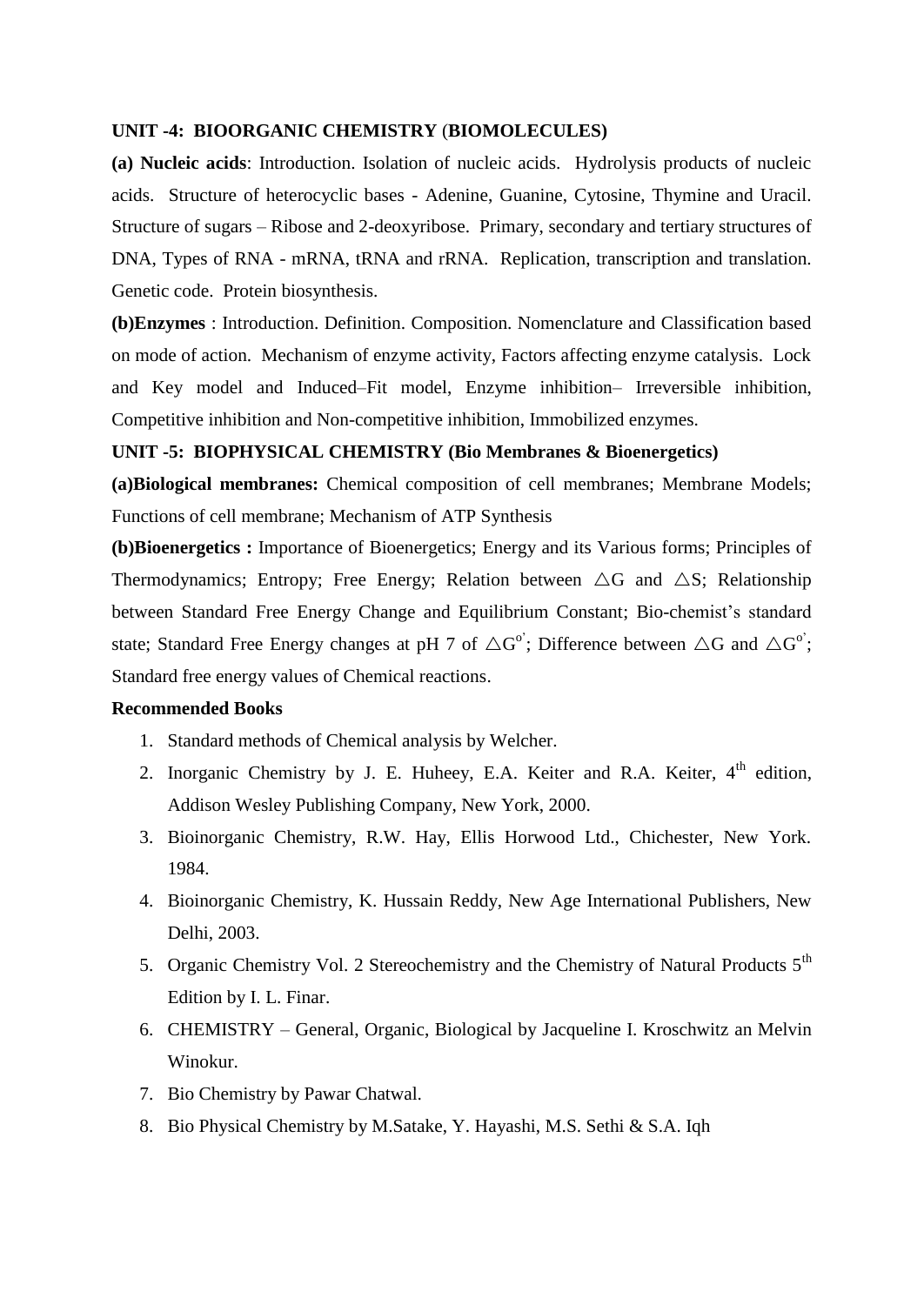### **(17PH51205) ADVANCED TOPICS IN CHEMISTRY**

### **Unit.1: Chemistry of Nanomaterials**

Introduction**:** Scope of nanoscience and nanotechnology, nanoscience in nature, classification of nanostructured materials, importance of nano materials.

Synthetic Methods**:** Bottom-Up approach**:-** Sol-gel synthesis, microemulsions or reverse micelles, co-precipitation method, solvothermal synthesis, hydrothermal synthesis, microwave heating and sonochemical synthesis.

Top-Down approach**:-** Inert gas condensation, arc discharge method, aerosol synthesis, plasma arc technique, ion sputtering, laser ablation, laser pyrolysis, and chemical vapour deposition method, electrodeposition method, high energy ball milling.

### **UNIT-2: Studies of Nano-structured Materials and Techniques of Characterization**:

Studies of Nano-structured Materials**:** Synthesis, properties and applications of the following nanomaterials: fullerenes, carbon nanotubes, core-shell nanoparticles, nanoshells, selfassembled monolayers, monolayer protected metal nanoparticles, nanocrystalline materials, magnetic nanoparticles and important properties in relation to nanomagnetic materials, thermoelectric materials.

Techniques for characterization**:** Diffraction technique, spectroscopy techniques, electron microscopy techniques for the characterization of nanomaterials, BET method for surface area analysis, dynamic light scattering for particle size determination.

#### **UNIT .3: Green chemistry: principles, concepts and environmentally benign solvents**

Green chemistry: principles, concepts, Introduction, Green chemistry Principles, sustainable development and green chemistry, atom economy, atom economic reactions: Rearrangement, addition reactions and un-economic reactions: Substitution, elimination and Wittig reactions, Reducing Toxicity. Waste-problems and Prevention: Design for degradation, Polymer recycling.

Environmentally benign solvents: Organic solvents and volatile organic compounds, solvent free systems, supercritical fluids: Super critical carbon dioxide, super critical water and water as a reaction solvent.

### **UNIT.4: Catalysis and Green chemistry**

Introduction to catalysis, Heterogeneous catalysts: Basics of Heterogeneous Catalysis, Zeolites and the Bulk Chemical Industry, Heterogeneous Catalysis in Fine Chemical and Pharmaceutical Industries, Catalytic Converters, Homogeneous catalysis: Transition Metal Catalysts with Phosphine Ligands, Greener Lewis Acids, Asymmetric Catalysis, Heterogenising the Homogeneous catalysts, Phase transfer catalysis: C–C Bond Formation, Oxidation Using Hydrogen Peroxide, Bio-catalysis and photo-catalysis with examples.

# **UNIT 5: Emerging greener technologies and alternative energy sources**

Biomass as renewable resource, Energy: Fossil Fuels, Energy from Biomass, Solar Power, Other Forms of Renewable Energy, Fuel Cells, Chemicals from Renewable feedstocks: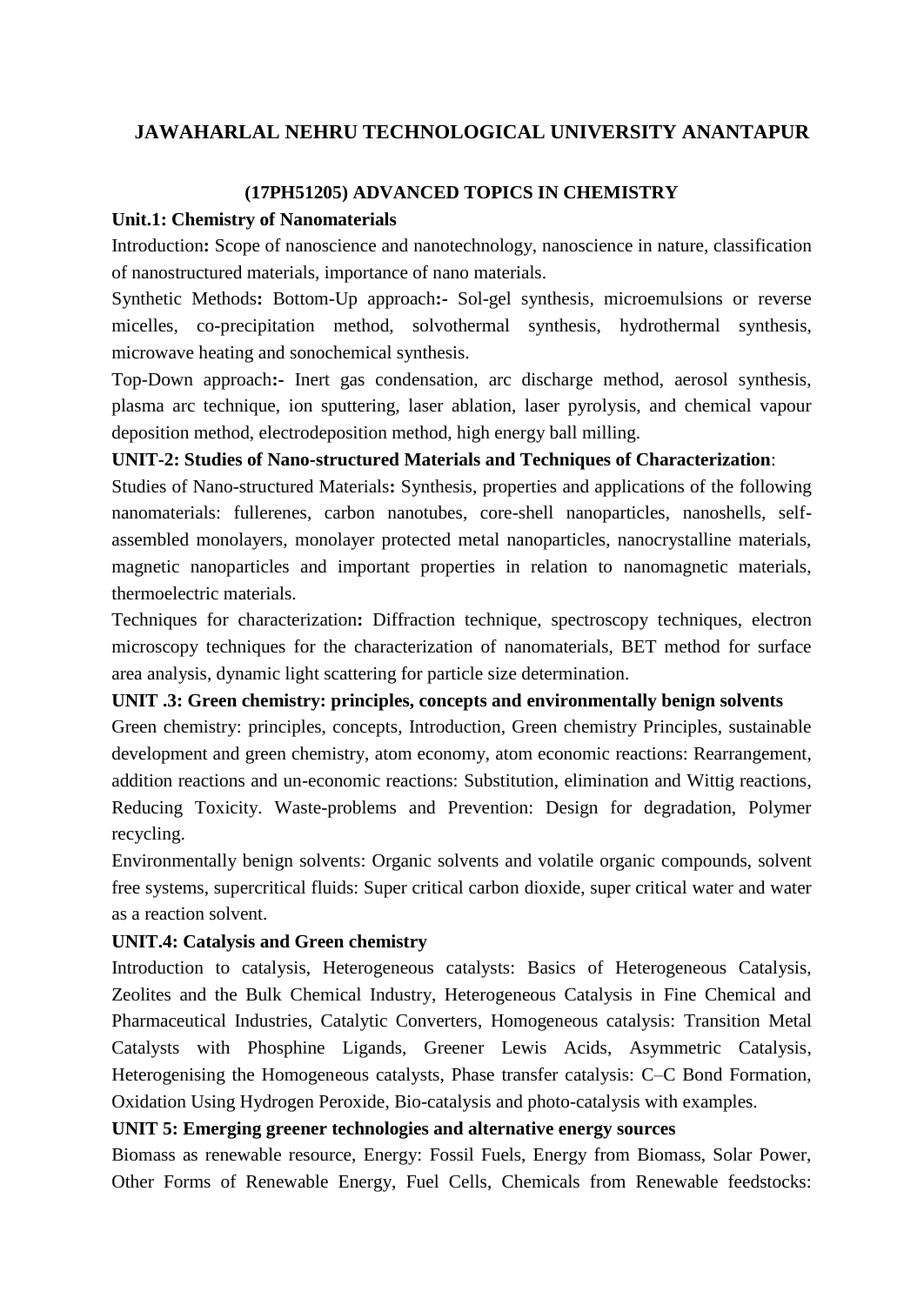Chemicals from Renewable Feedstocks: Chemicals from Fatty Acids, Polymers from Renewable Resources, Some Other Chemicals from Natural Resources, Design for energy efficiency: Photochemical Processes, Examples of Photochemical Reactions, Electrochemical Synthesis: Examples of Electrochemical Synthesis.

TEXT BOOKS:

- **1.** NANO: The Essentials: T Pradeep, MaGraw-Hill, 2007.
- **2.** Textbook of Nanoscience and nanotechnology: B S Murty, P Shankar, Baldev Rai, BB Rath and James Murday, Univ. Press, 2012.
- **3.** M. Lancaster, Green Chemistry an introductory text, Royal Society of Chemistry, 2002.

4. Paul T. Anastas and John C. Warner, Green Chemistry Theory and Practice, 4<sup>th</sup> Edition,

Oxford University Press, USA

### REFERENCE BOOKS:

- **1.** Concepts of Nanochemistry; Ludovico Cademrtiri and Geoffrey A. Ozin & Geoffrey A. Ozin, Wiley-VCH, 2011.
- **2.** Nanostructures & Nanomaterials; Synthesis, Properties & Applications: Guozhong Cao, Imperial College Press, 2007.
- **3.** Nanomaterials Chemistry, C. N. R. Rao, Achim Muller, K.Cheetham, Wiley-VCH, 2007.
- **4.** Green Chemistry for Environmental Sustainability, First Edition, Sanjay K. Sharma and Ackmez Mudhoo, CRC Press, 2010.
- **5.** Edited by Alvise Perosa and Maurizio Selva , Hand Book of Green chemistry Volume 8:

Green Nanoscience, wiley-VCH, 2013.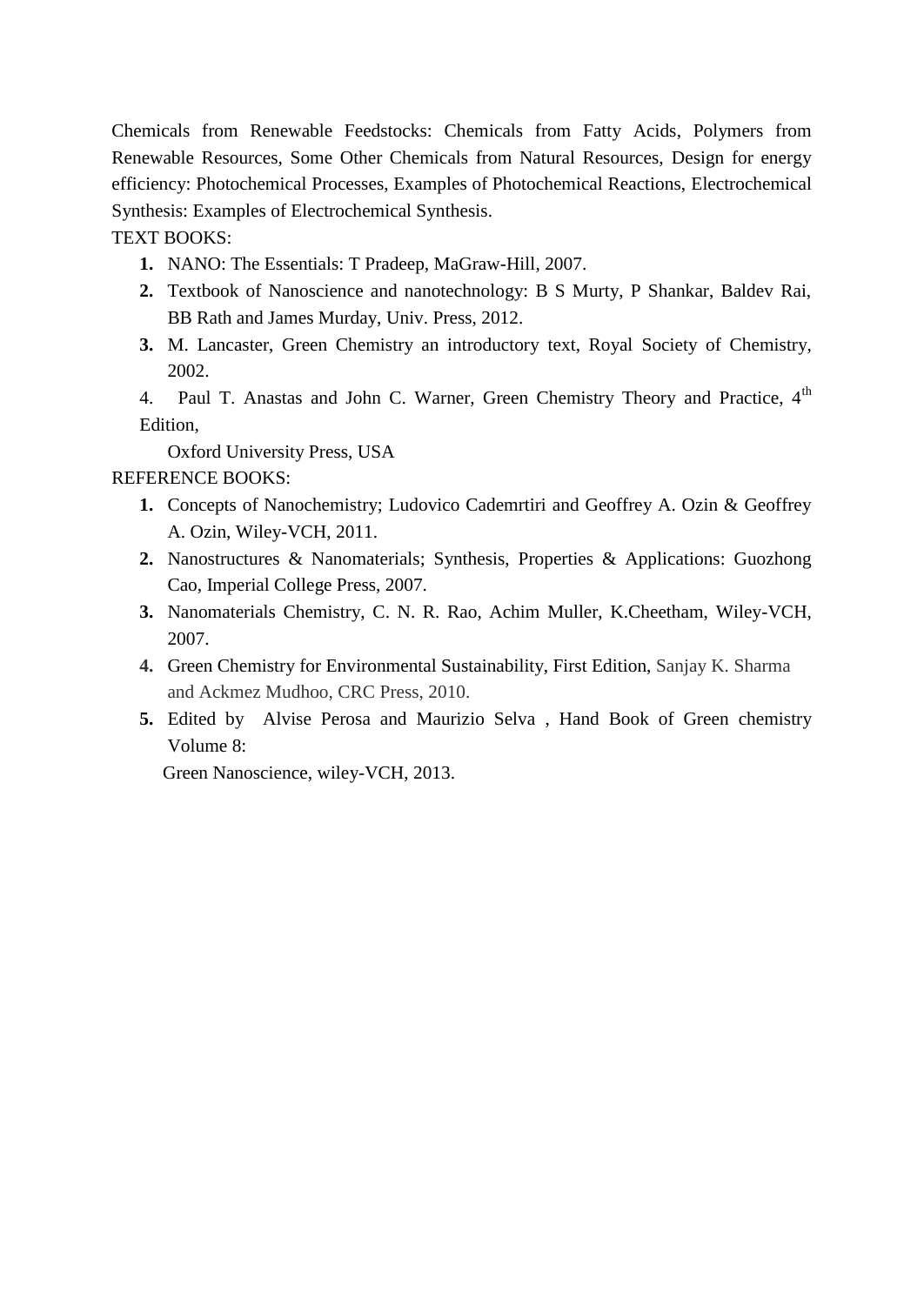#### **(17PH51206) CHEMISTRY OF BIOLOGICALLY ACTIVE COMPOUNDS**

#### **UNIT – 1: Heterocyclic Compounds:**

Synthesis, reactivity, properties and importance of furan, thiophene, pyrrole, pyridine, piperidine, quinoline, isoquinoline, and Indole, Benzofuran, Benzothiophene, Cumarin, Chromene, Carbazole and Acridine. Pyrazole, Oxazole, Thiazole, Pyridazine, Pyrimidine and Pyrazine.

#### **UNIT – 2: Molecular Rearrangements:**

Nucleophilic, electrophilic and free radical rearrangements – Wagner – Meerwein, Pinacol, Benzil-benzilic acid, Favorski, Fries, Nebee, Hofmann Curtius, Beckmann, Schmidt, Baeyer– Villiger. Perkin, Stobbe, Dickmann condensations, Knovenegel condensation, Wittig reaction, Claisen condensation, Mannich reaction, Michael condensation, Robbinson annulation, Reformatsky reaction.

#### **UNIT –3: Alkaloids**

Alkaloids-source and classification, extraction and general methods for determining structure, Structure elucidation of papavarine, morphine and codine.

#### **Unit:4 : Terpinoids**

Classification, isoprene rule, special isoprene rule and structural elucidation of Santonin and Abatic acids, biogenesis of mono, di and sesqui terpinoids.

#### **Unit 5: Steroids and Prostaglandin**

- Steroids: Structural determination of Cholesterol, Estrogen and testosterone, biogenesis of cholesterol.
- Prostaglandin: Nomenclature, biological effects, biosynthesis, synthesis of prostaglandin, structural elucidation of PGE-1 and E-2 only.

#### **References:**

- **1.** Advanced organic chemistry by reaction mechanism and structure (McGraw Hill and Kogakush) by Jerry March.
- 2. Molecular reactions and photochemistry (Prentice Hall) by Charles Dupey and O.Chapman.
- 4. Organic Chemistry,  $5<sup>th</sup>$  edition (Prentice Hall of India) by R.T. Morrison and R.N.Boyd.
- 5. Organic chemistry vol. I & II(ELBS Longmann group Ltd., London) by I.L.Finar.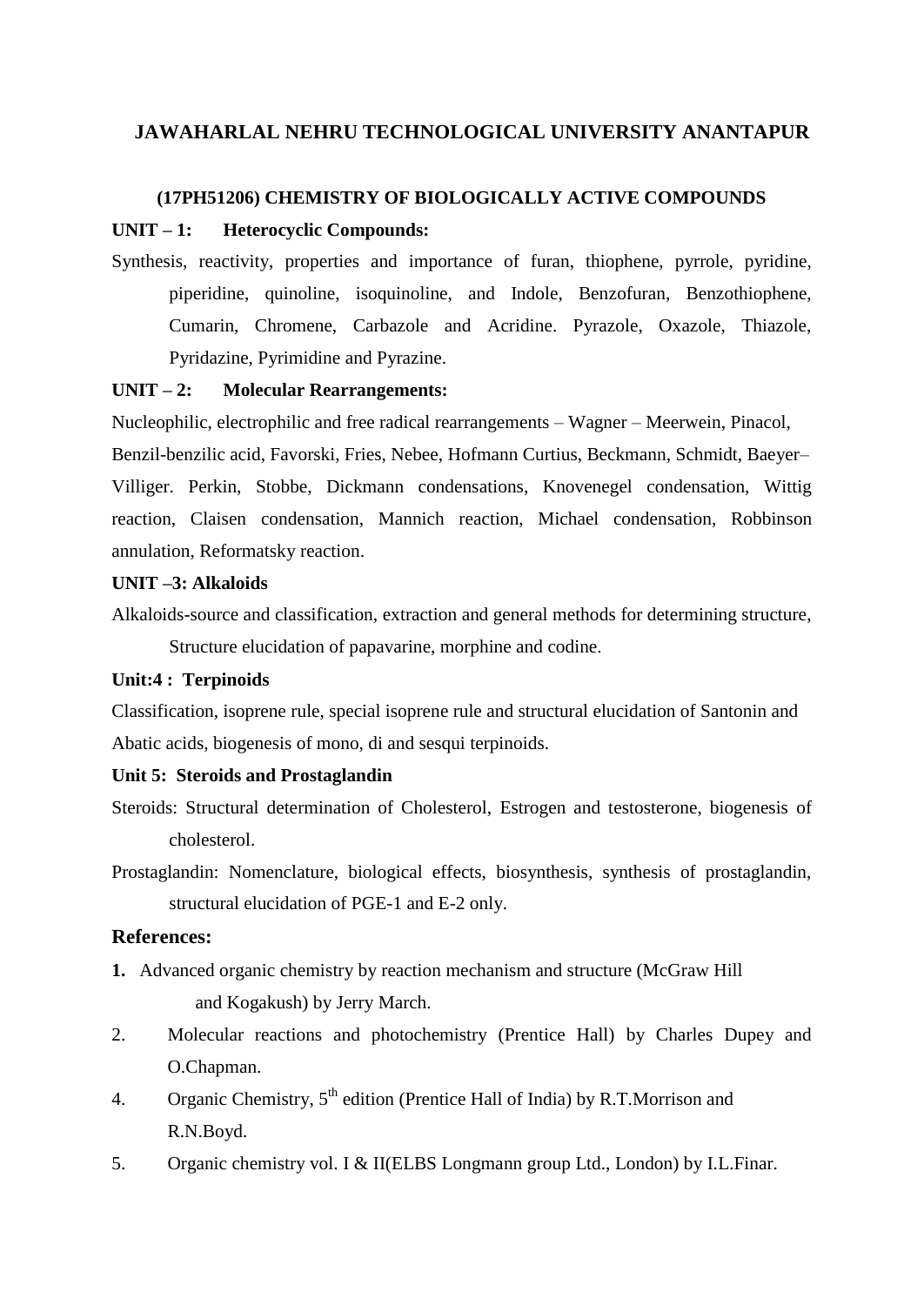- 6. Organic chemistry,  $5<sup>th</sup>$  edition, (John Wiley and Sons, New York, 1992) by T.W.Graham Solomons.
- 7. Organic polymer chemistry by K.J.Samders, Whapman and Hall.
- 8. Organic chemistry of synthetic high polymers by R.W.Lenz, Interscience Publishers. New7 York Principles of Polymerization by G.Odion. John-Wiley, New York.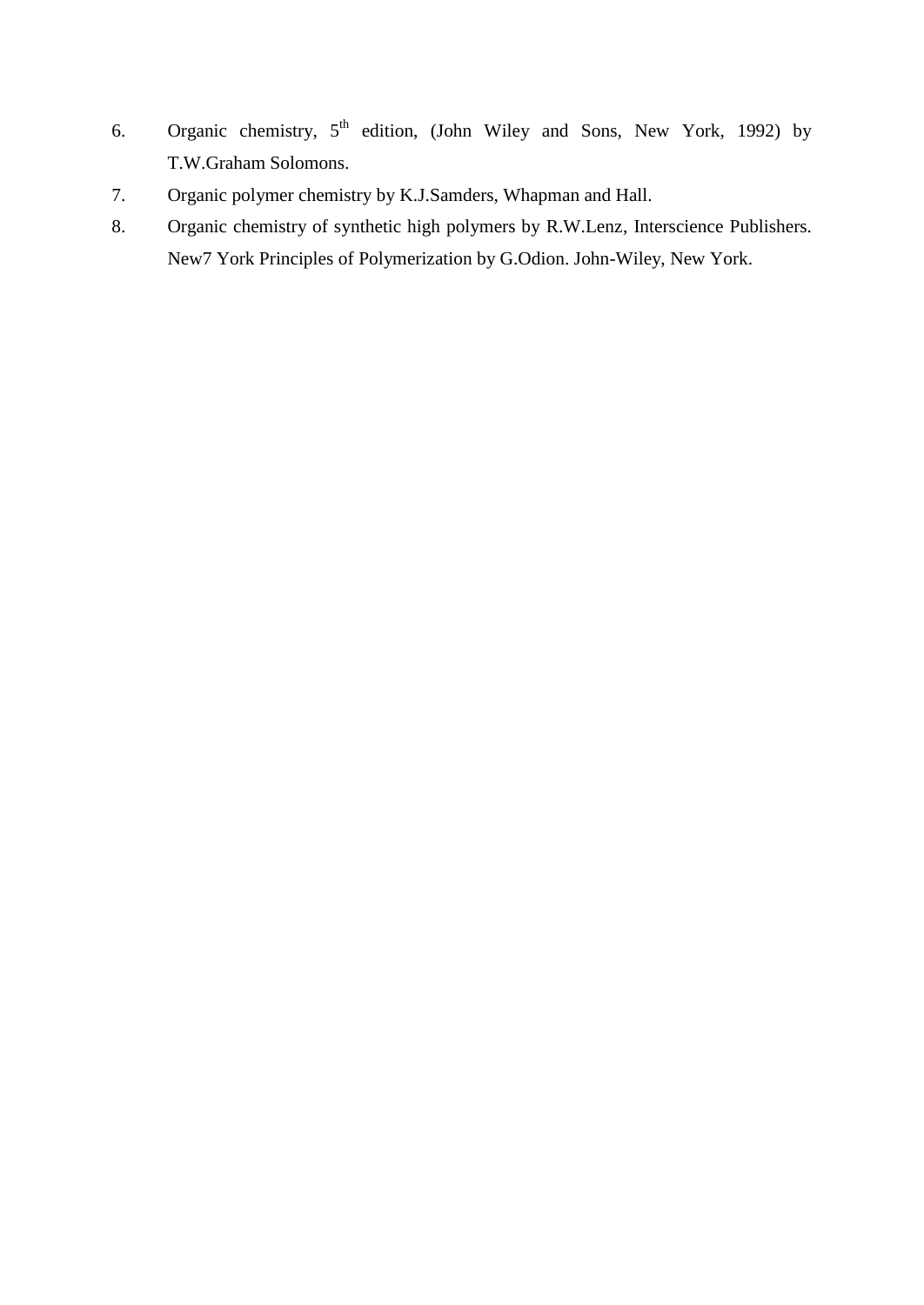#### **(17PH51207) CHEMISTRY OF LIFE**

#### **Unit-1**: **Cell Chemistry:**

Introduction to cell as the basic unit of Life; Types of cells; Procaryotes and Eucaryotes – examples; Characteristics of Plant & Animal cells; Structure of Cell and its Organelles and their functions;

A Chemical probe into the Cell: - Cell wall composition -  $(G+)$  &  $(G-)$  Procaryotes, Plant and Animal cells i) Minerals, ii) Carbohydrates, iii) Proteins, iv) Lipids, v) Nucleic acids, vi) Enzymes, vii) Vitamins, viii) Hormones and their biological functions.

#### **Unit-2: Lipids and Membranes:**

Introduction: Lipid Structure - Acyl glycerol, Phospho glycerides (Phospholipids), ether lipids and sphingolipids. Bio-synthesis of lipids. Biological membranes – their role, structural complexity and compositions; Plasma membrane, Membrane lipids, Membrane proteins; Lipid bilayers, Fluid Mosaic Model of biological membrane. Dyanamic nature of lipid bilayers and membrane. Protein and Glycoprotein components of membrane. Membrane transport pores and channels, active transport and passive transport.

#### **Unit-3: Enzymatic Processes:**

Definition, classification and nomenclature; Factors affecting the enzyme catalysed reactions. Advantages and limitations of enzymes in organic synthesis – mechanistic aspects of enzyme catalysis – Lock and Key mechanism, Induced – Fit mechanism, Desolvation and Solvation – substitution theory, Three- point attachment rule. Factors affecting the enzyme catalysed reactions. Enzyme selectivity – chemo, regio, diastereo and enatio selectivity – illustration with suitable examples. Regulation of enzyme activity – Allosteric enzymes. Enzyme inhibition – reversible inhibition – competitive, non-competitive and uncompetitive inhibition of enzymes. Immobilised enzymes – immobilization by physical and chemical methods. Co-enzymes involved in Oxidation-Reduction processes. Role of metal ions in biological processes, physiology of digestion.

#### **Unit-4**: **Bio**-**chemistry of Carbohydrates, Respiration and Carbohydrate Metabolism:**

Bio-chemistry of Carbohydrates: Classification of Carbohydrates; Stereoisomerism; Optical isomerism; Optical activity projection and perspective formulae; D-glyceride as a reference compound; Cyanohydrin synthesis; Structure of glucose; monosaccharides, disaccharides and polysaccharides; Polysaccharides and Glycoproteins in cells.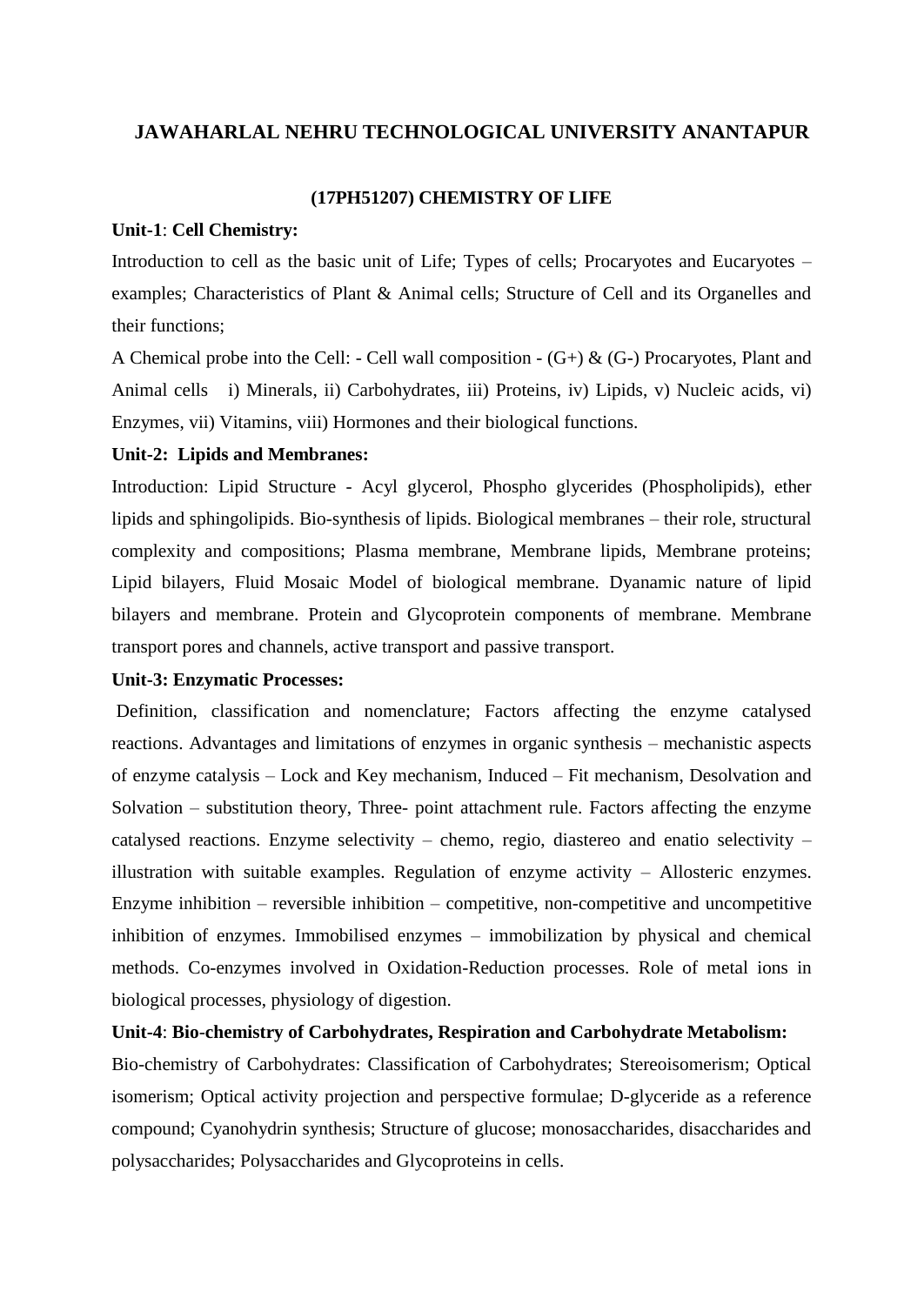Respiration and Carbohydrate Metabolism**:** Glycolysis and Kreb"s Cycle; Physiology of respiration in mammals, respiratory exchange and transport of respiration at cellular level. Interconversion of glycogen and glucose in liver and the role of insulin.

#### **Unit-5**: **Chemistry and Bio-chemistry of Amino Acids & Proteins:**

General properties of Amino acids; Proteins - Classification and Function; Structure of Proteins – Primary, Secondary, Tertiary and Quaternary Structure of Proteins. Synthesis of Peptides and Poly Peptides. Determination of Structure of Poly Peptides -N-terminal and Cterminal residue analysis.

Bio-chemistry of Nucleic Acids: Introduction; Hydrolysis of Nucleic acids; Structure, Physical and Chemical properties of Heterocyclic bases - Adenine, Guanine, Uracil and Thymine; Structure of DNA: Primary, Secondary, Tertiary structures of DNA. A,B,C and Z forms of DNA. Structure of RNA – types of RNA – mRNA, rRNA and tRNA.; Definition and explanation of Replication, Transcription, Translation. Genetic Code – Codons – Protein synthesis.

#### **References:**

- 1. "*Outlines of Bio-Chemistry*", by E.E. Conn & Stumpf, John Wiley & Sons, New York, (2000).
- 2. "*Text Book of Bio-Chemistry*", by West, Todd et.al, Oxford and & BH Manohar Publishers & Distributers.
- 3. "*Priciples of Bio-Chemistry"* by White, Handler, Smith et.al.
- 4. "*Bio-Chemistry*", by Lehninger, W.H. Freeman and Companies, USA.
- 5. " *Bio-Chemistry*" by L.Stryer and W.H.Freeman and Companies, USA..
- 6. "*Organic Chemistry*", by R.T.Morison and R.N.Boyd, Allyn & Bacon Inc., (printed in Singapore) (2001).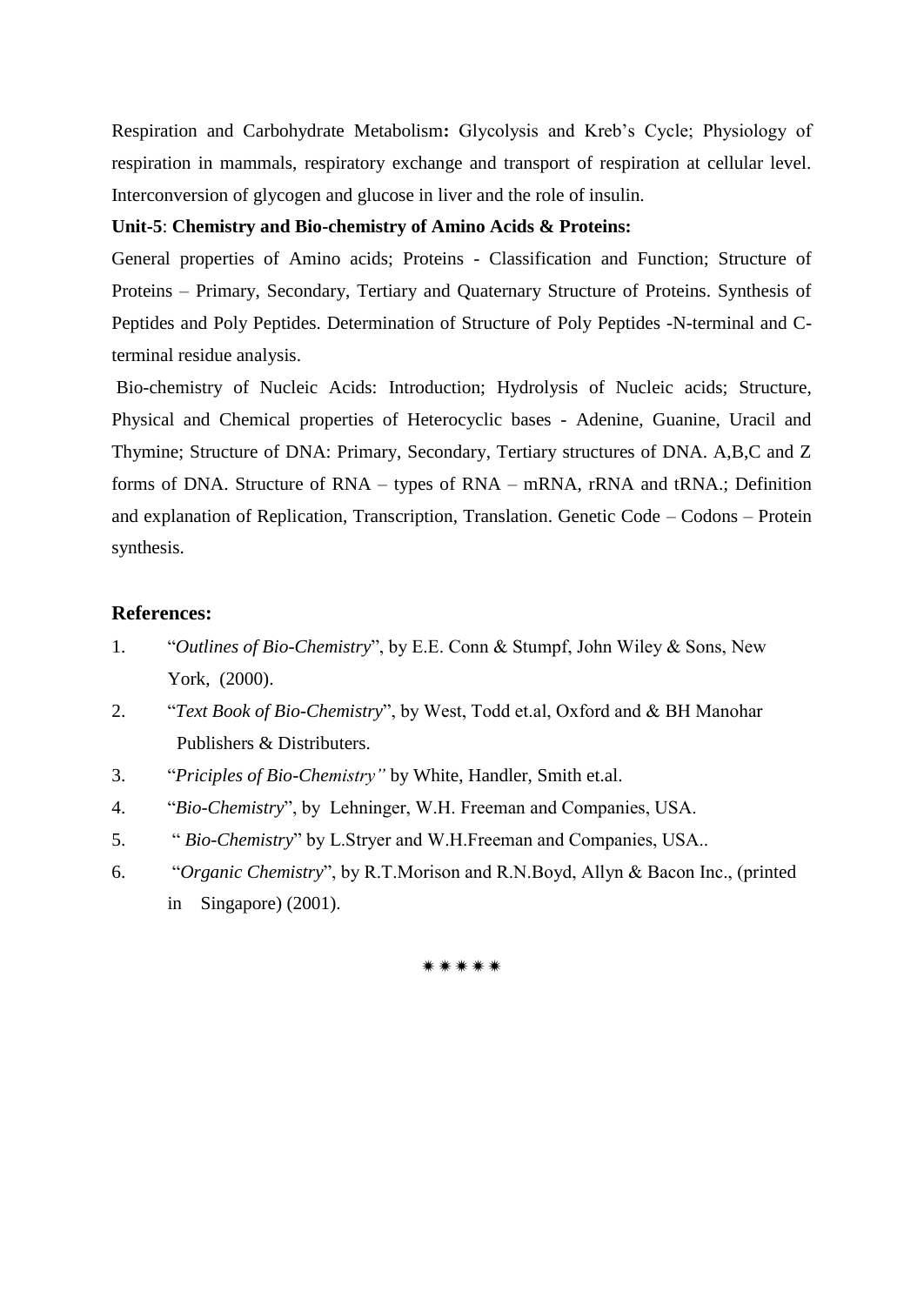#### **(17PH51208) SUPRAMOLECULAR CHEMISTRY**

#### **Unit-1. Introduction**

What is supramolecular chemistry? Selectivity, The 'Lock and Key' Principle and Induced Fit Model, Complementarity, Cooperativity and the Chelate Effect Preorganisation, Binding Constants, Kinetic and Thermodynamic Selectivity, Solvation Effects,

Supramolecular interactions, Ionic and dipolar interactions, Hydrogen bonding, p interactions, Van der Waal's interactions, Close packing in the solid state, Hydrophobic effects, Supramolecular design.

#### **Unit 2. Solution Host–guest Chemistry**

Introduction: Guests in solution, Macrocyclic versus acyclic hosts, High Dilution Synthesis,

Template synthesis, synthesis of 18-crown-6, 2.2.2.cryptand, calix[4]arene, thiacalix[4]arene, spherands, Cation binding, Crown Ethers, Lariat Ethers, Cryptands, Spherands, Calixarenes, Sephulerates. Anion binding, Charged Receptors, Electrostatic Interactions, Electrostatic and Hydrogen Bonding Interactions, Neutral Receptors, Hydrogen-Bonding Interactions, Ditopic receptors, Neutral- molecule binding, Supramolecular catalysis and enzyme mimics, Calix[4]arenes and Cyclodextrins as catalysts. Use of spectral techniques like UV and fluorescence in analytical sensing

**Unit 3. Supramolecular Polymers, Gels and Fibres:** Introduction, Dendrimers, Covalent Polymers with supramolecular properties, self-assembled supramolecular polymers, polycatenanes and polyrotaxanes, supramolecular gels, polymeric Liquid crystals.

#### **Unit 4. Supramolecular Devices**

Introduction, Supramolecular Photochemistry, Information and Signals: Semiochemistry and Sensing, Molecule - Based Electronics, Photochemical devices, Molecular Wires and Rectifiers,

Molecular Switches, Molecular Muscle, Towards Addressable Nanodevices, Nonlinear Optical Materials.

#### **Unit 5. Supramolecular Chemistry of Nanomaterials**

Nano-capsules and containers. Discussion of main synthetic strategies for their preparation. Examples of each type. Potential uses of such assemblies as nano-reactors and for transport (e.g. drug-delivery). Molecular switches and machines. Use of supramolecular forces to assemble components that respond (on-off) to external stimuli. Molecular shuttles, abacus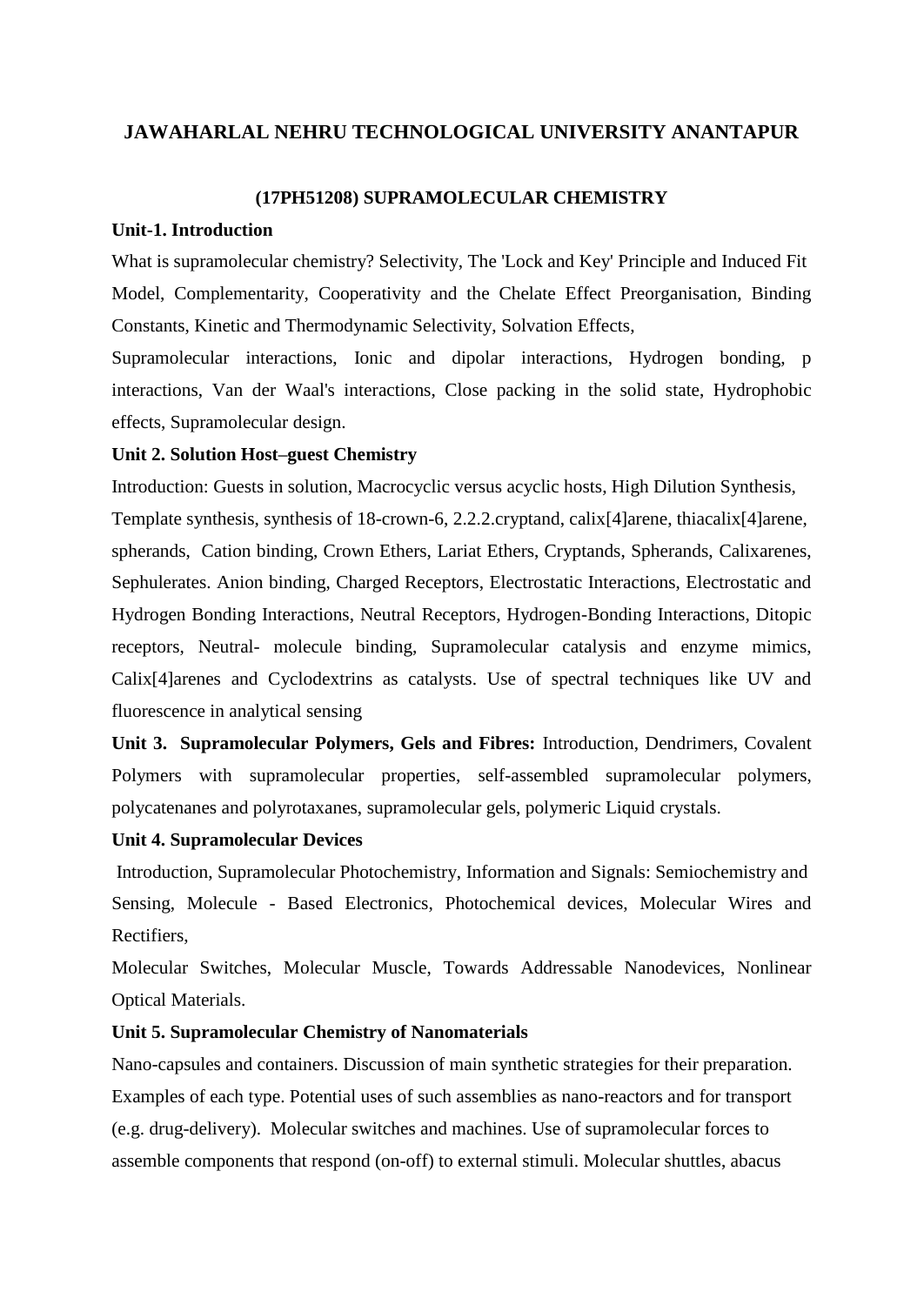and muscles. Assembling such components into surfaces for molecular electronics. – Supramolecular chemistry of polymeric materials and in the solid state. Self- assembled monolayers. Molecularly imprinted polymers

### **Books:**

1. Supramolecular Chemistry, 2nd Edition, March 2009 by Jonathan W. Steed Jerry L. Atwood

- 2. Core Concepts in Supramolecular Chemistry and Nanochemistry by J. W. Steed, D.
- R.Turner and K. J. Wallace, Wiley, 2007,
- 3. Chem. Rev. 2010, 110 (4), pp 1960–2004.
- 4 Bertini, H.B.Gray, S.J.Lippard and J.S.Valentine, Bioinorganic Chemistry, University Science Books, Sausalito, CA, USA, 1998.
- 5. J.M.Lehn, Supramolecular Chemistry Concepts and Perspectives, VCH, Weinheim, 1995.
- 6. P.D.Beer, P.A.Gale and D.K.Smith, Supramolecular Chemistry. Oxford University Press, Oxford, 1999.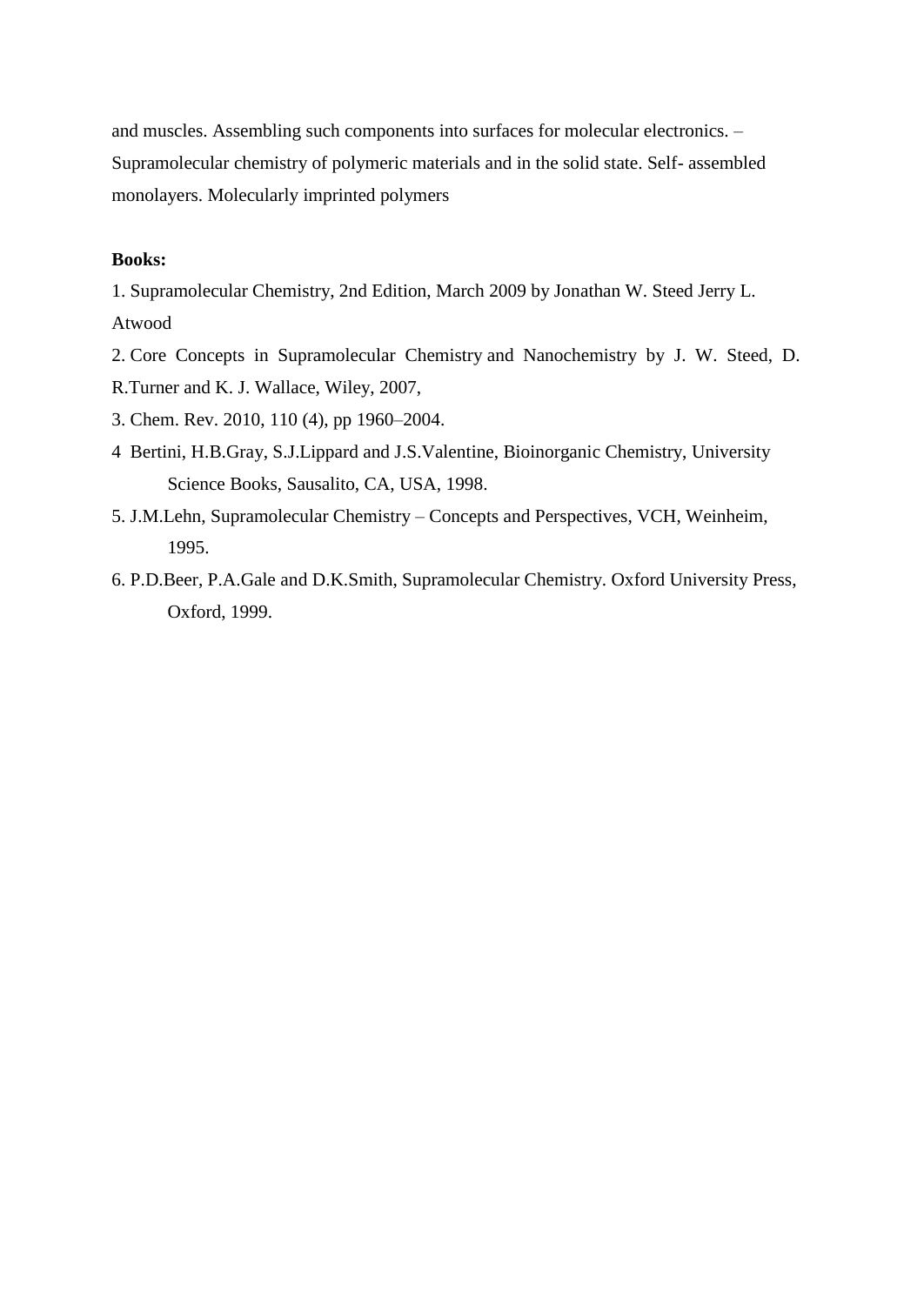#### **(17PH51209) CHEMISTRY OF ENERGY SYSTEMS**

**UNIT-1: Electrochemical Systems:** Galvanic cell, standard electrode potential, application of EMF, electrical double layer, dipole moments, polarization, Batteries-Lead-acid and Lithium ion batteries, super capacitors.

**UNIT-2: Fuel Cells:** Fuel cell working principle, Classification of fuel cells, Polymer electrolyte membrane (PEM) fuel cells, Solid-oxide fuel cells (SOFC), Fuel cell efficiency, Basic design of fuel cell.

**UNIT-3: Hydrogen Storage:** Hydrogen Storage, Chemical and Physical methods of hydrogen storage, Hydrogen Storage in metal hydrides, metal organic frame works (MOF), Carbon structures, metal oxide porous structures, hydrogen storage by high pressure methods. Liquefaction method.

**UNIT-4: Solar Energy:** Solar energy introduction and prospects, photo voltaic (PV) technology, concentrated solar power (CSP), Solar Fuels, Solar cells.

**UNIT-5:** Photo and Photo electrochemical Conversions: Photochemical cells and applications of photochemical reactions, specificity of photo electrochemical cell, advantage of photoelectron catalytic conversions.

#### **References :**

- 1. Physical chemistry by Ira N. Levine
- 2. Essentials of Physical Chemistry, Bahl and Bahl and Tuli.
- 3. Inorganic Chemistry, Silver and Atkins
- 4. Fuel Cell Hand Book  $7<sup>th</sup>$  Edition, by US Department of Energy (EG&G technical services and corporation)
- 5. Hand book of solar energy and applications by Arvind Tiwari and Shyam.
- 6. Solar energy fundamental, technology and systems by Klaus Jagar et.al.
- 7. Hydrogen storage by Levine Klebonoff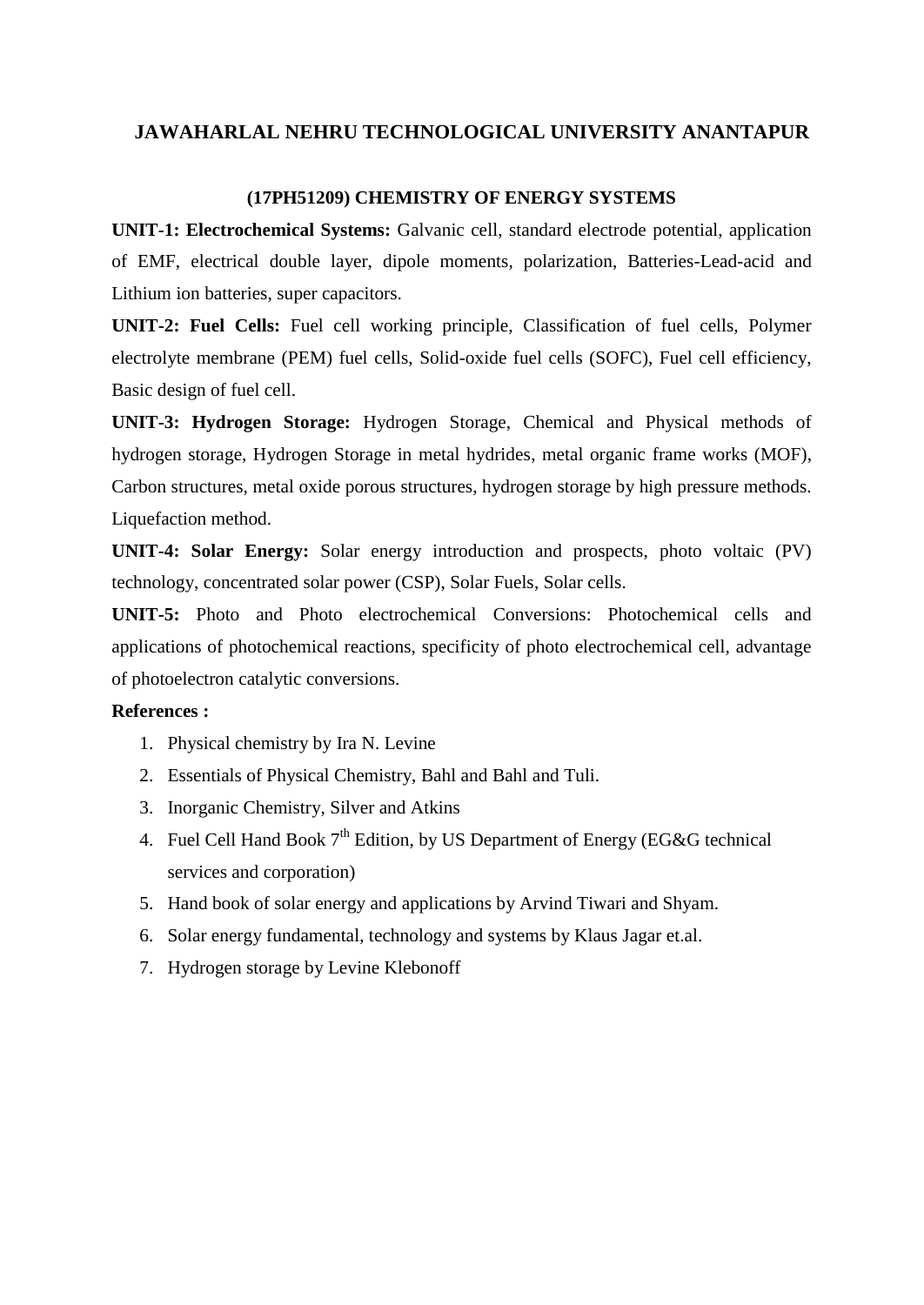# **(17PH51210) CHEMISTRY OF POLYMERS AND THEIR APPLICATIONS Unit – 1 : Polymers-Basics and Characterization**

Basic concepts: monomers, degree of polymerization, linear, branched and network polymers, classification of polymers, Polymerization: condensation, addition and copolymerization, Mechanism of free radical, chain, ionic and coordination polymerization. Average molecular weight concepts: number, weight, viscosity average molecular weights, polydispersity and molecular weight distribution.

Measurement of molecular weight: End group, viscosity, light scattering, osmotic and ultracentrifugation methods, analysis and testing of polymers.

#### **Unit – 2 : Synthetic Polymers**

Addition and condensation polymerization processes – Bulk, Solution, Suspension and Emulsion polymerization.

Preparation and significance, classification of polymers based on physical properties, Thermoplastics, Thermosetting plastics, Fibers and elastomers, General Applications.

Preparation, properties and applications of Polymers based on different types of monomers, Olefin polymers, Diene polymers, nylons,

Urea - formaldehyde, phenol - formaldehyde and melanine Epoxy and Ion exchange resins. Characterization of polymers by IR, NMR, GPC and XRD.

#### **Unit – 3 : Natural Polymers & Modified cellulosics**

Natural Polymers: Chemical & Physical structure, properties, source, important chemical modifications, applications of polymers such as cellulose, lignin, starch, rosin, shellac, latexes, vegetable oils, gums and proteins.

Modified cellulosics: Cellulose esters and ethers such as Ethyl cellulose, CMC, HPMC, cellulose acetals, Liquid crystalline polymers; speciality plastics- PES, PAES, PEEK, PEAK.

#### **Unit-4: Hydrogels of Polymer networks and Drug delivery**

Definitions of Hydrogel, polymer networks, Types of polymer networks, Methods involved in hydrogel preparation, Classification, Properties of hydrogels, Introduction to drug to drug delivery systems including, drug development, regulation, absorption and disposition, routes of administration and dosage forms. Advanced drug delivery systems and controlled release. Applications of hydrogels in drug delivery.